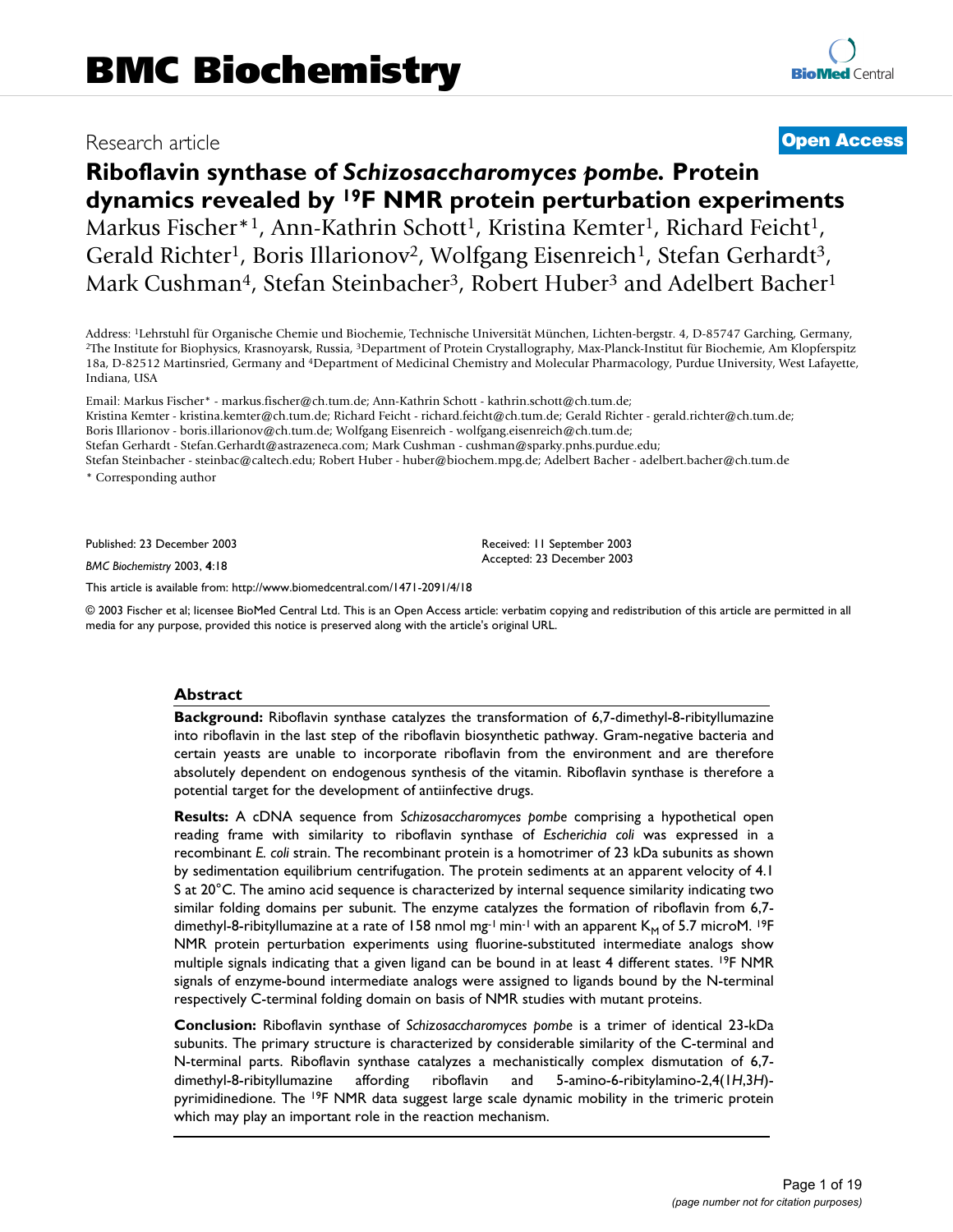# **Background**

Flavocoenzymes derived from riboflavin (vitamin  $B_2$ ) act as cofactors for a variety of redox reactions and are indispensable in all cells. Whereas plants and many microorganisms obtain riboflavin by endogenous synthesis, animals depend on nutritional supply of the vitamin. Certain bacteria (e.g. Enterobacteriaceae) and yeasts are unable to incorporate riboflavin from the environment and are therefore absolutely dependent on the endogenous synthesis of the vitamin [1[-4\]](#page-17-0), and the enzymes of the riboflavin biosynthetic pathway are therefore potential targets for antiinfective drug design.

The absence of the riboflavin biosynthetic pathway in the human host is advantageous with regard to drug development. The final step in the riboflavin biosynthetic pathway is catalyzed by riboflavin synthase. The mechanistically unusual dismutation of the substrate, 6,7 dimethyl-8-ribityllumazine (Compound **3**, Fig. [1](#page-2-0)) affording riboflavin (Compound **4**) and 5-amino-6-ribitylamino-2,4(1*H*,3*H*)-pyrimidinedione (Compound **1**) requires the presence of two substrate molecules serving as donor resp. acceptor of a 4-carbon moiety at the active site of the enzyme [5-7]. The regiochemistry of the enzyme-catalyzed reaction predicts an antiparallel arrangement of the two substrate molecules [8-10]. A pentacyclic dimer of 6,7-dimethyl-8-ribityllumazine (Compond **5**, Fig. [2](#page-3-0)) has been identified as a kinetically competent intermediate in the complex reaction sequence [11]. The riboflavin synthases of *Escherichia coli* and *Bacillus subtilis* are homotrimeric proteins [\[12-](#page-17-1)[14\]](#page-17-2).

Intramolecular sequence similarity suggested that each subunit folds into two topologically similar domains, each of which can accommodate one substrate molecule. The active site was proposed to be located at the interface of adjacent domains; two substrate molecules were assumed to be sandwiched between adjacent subunits [[14](#page-17-2)]. The structure of riboflavin synthase from *E. coli* as determined by X-ray crystallography at a resolution of 2.0 Å confirmed the predicted similarity in the folding patterns of the N-terminal and C-terminal domain (rms = 0.8 Å) [15] but gave no direct information on enzyme substrate interaction. The N-terminal domain of the *E. coli* enzyme (residues 1 – 97) could be expressed as a stable protein with a relatively high affinity for riboflavin.

Surprisingly, this artificial protein is a  $c_2$  symmetric homodimer, whereas the full length riboflavin synthase subunit forms a homotrimer [16]. The structure of the artificial N-terminal domain dimer in complex with riboflavin has been determined by NMR spectroscopy [17]. Protein perturbation studies monitored by 19F NMR with fluorine-substituted intermediate analogs had suggested that the binding sites of the homotrimeric riboflavin synthase are not topologically equivalent [18-20].

More specifically, these experiments showed that certain ligands could be bound to the protein in at least four different binding states, whereas only two different states (one for the N-terminal and one for the C-terminal domain) would have been expected in a  $c_3$  symmetric homotrimer. These observations are well in line with the absence of trigonal molecular symmetry revealed by the X-ray structure analysis of riboflavin synthase of *E. coli* [15]. The structure of riboflavin synthase from *S. pombe* in complex with the substrate analog, 6-carboxyethyl-7-oxo-8-ribityllumazine has been determined at 2.1 Å resolution. In contrast to the homotrimeric solution state of native riboflavin synthase, the enzyme was found to be monomeric in the crystal structure. Structural comparison of the riboflavin synthases of *S. pombe* and *E. coli* suggested oligomer contact sites and delineated the catalytic site for dimerization of the substrate and subsequent fragmentation of the pentacyclic intermediate [21]. This paper reports 19F NMR protein perturbation studies using wild type and mutant riboflavin synthase of *S. pombe* in complex with fluorinated intermediate analogs. The data suggest large scale domain mobility which appear relevant for the complex reaction mechanism.

# **Results**

A putative *rib5*+ gene of *S. pombe* (NCBI accession number, T40995) predicted a protein of 208 amino acid residues with similarity to riboflavin synthase (50 % identity with riboflavin synthase of *S. cerevisiae* and 36 % identity with riboflavin synthase of *E. coli*).

The open reading frame was amplified from *S. pombe* cDNA and was cloned into the plasmid vector pNCO113. The cDNA sequence as determined by dideoxynucleotide sequencing was identical with the chromosomal sequence reported earlier and has been deposited in the GenBank data base (accession number AF505789).

A recombinant *E. coli* strain carrying a plasmid with the *S. pombe rib5*+ gene under control of the T5 and the *lac* operator expressed a protein with an approximate mass of 23 kDa as judged by SDS electrophoresis. The recombinant protein accounting for about 20 % of cell protein was purified to apparent homogeneity by three chromatographic steps as described under Methods. Partial Edman degradation afforded the N-terminal sequence MFT-GLVEAIGVVKDVQGTID in agreement with the open reading frame.

The protein shows internal sequence similarity. Twenty one amino acid residues are identical in the N-terminal and C-terminal section (Fig. 3).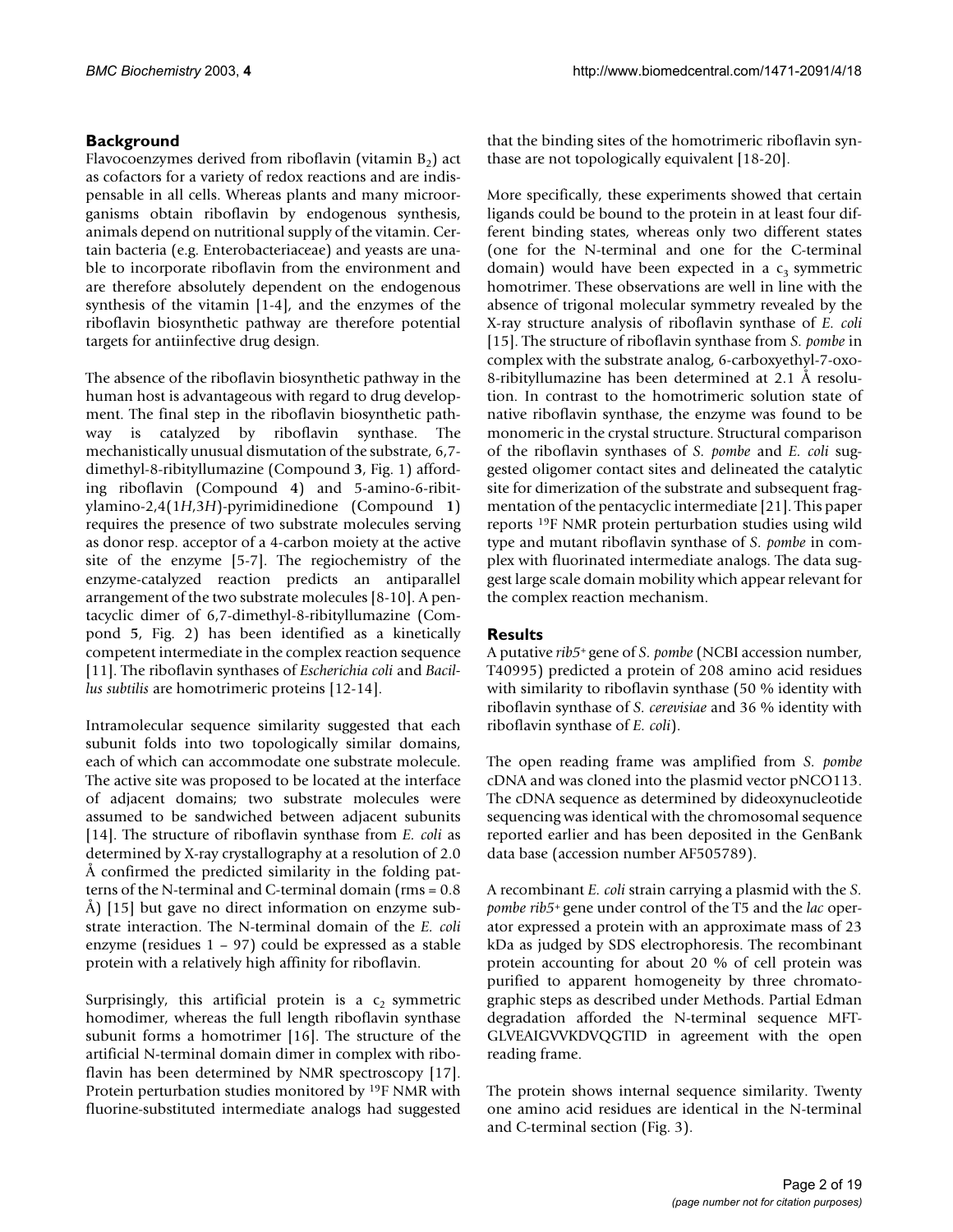<span id="page-2-0"></span>

### Figure 1 **Terminal reactions in the pathway of riboflavin biosynthesis.** A, 3,4-dihydroxy-2-butanone 4-phosphate synthase; B, 6,7-dimethyl-8-ribityllumazine synthase; C, riboflavin synthase.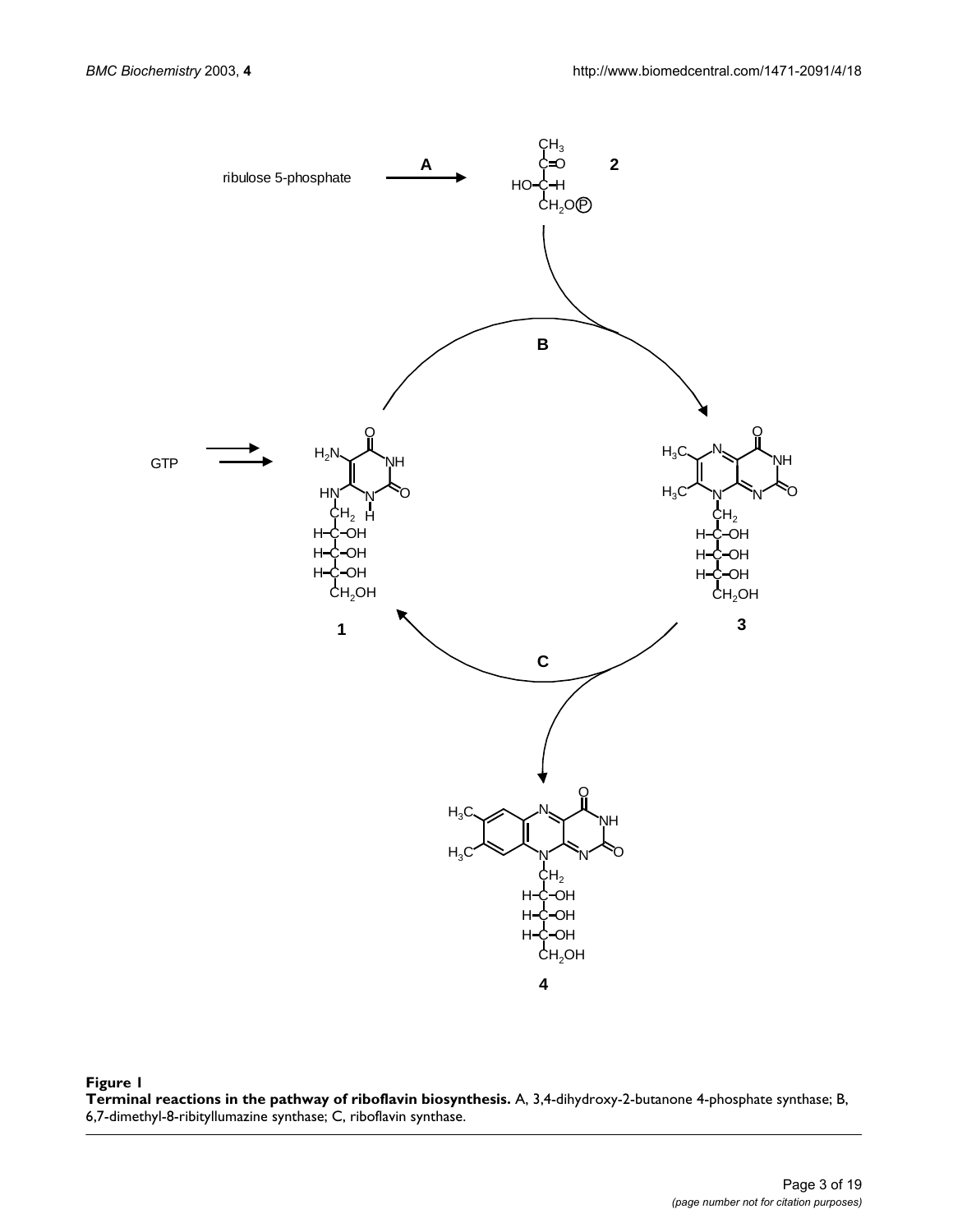<span id="page-3-0"></span>

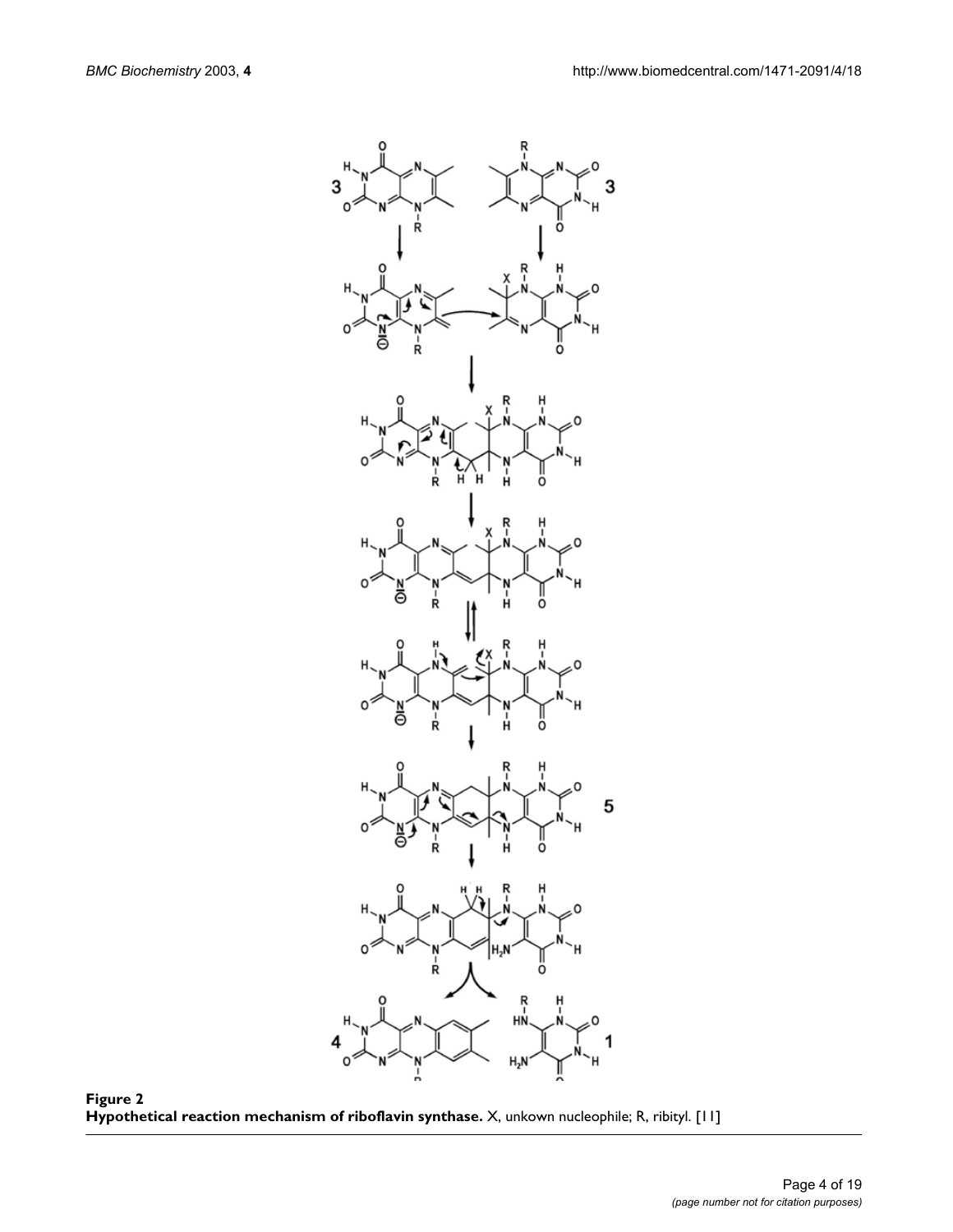

marked by an arrow.

The recombinant protein had a specific activity of 158 nmol mg<sup>-1</sup> min<sup>-1</sup> and an apparent  $K_M$  of 5.7 µM at pH 7.2 and 37°C (Table [1\)](#page-5-0). Electrospray mass spectrometry afforded a relative mass of 22,863 Da in good agreement with the predicted mass of 22,861 Da. The recombinant protein sediments as a single, symmetrical boundary with an apparent velocity of 4.1 S. Sedimentation equilibrium experiments indicate a molecular mass of 74 kDa using an ideal monodisperse model for simulation. Sedimentation equilibrium analysis in the presence of 5 mM 6-carboxyethyl-7-oxo-8-D-ribityllumazine (Compound **8**; Fig. 4) afforded an apparent molecular weight of 76 kDa. It follows that the enzyme is homotrimer like the riboflavin synthases of *B. subtilis* and *E. coli* [13,22] and that the quaternary structure is not affected by binding of the substrate analog.

Protein perturbation studies monitored by 19F NMR had been performed earlier with riboflavin synthases from *B.*

*subtilis* and *E. coli* and had shown surprising multiplicities of signals for enzyme-bound ligands [18-20,23]. Thus, studies with the intermediate analog, 6-trifluoromethyl-7 oxo-8-ribityllumazine (Compound **7**, Fig. 4) had suggested at least four different binding states characterized by different 19F signals spread over a range of about 9 ppm, and the covalent hydrate of 6,7-bis(trifluoromethyl)-8-ribityllumazine (Compound **6a**, epimer A) could be bound in at least two different states. On the other hand, lumazine protein from *Photobacterium phosphoreum*, a monomeric paralog of riboflavin synthase without enzyme activity which serves as an optical transponder in bioluminescence showed single signals for each trifluoromethyl group of lumazine analogues [24[,25\]](#page-18-0). Similarly, an artificial N-terminal domain of *E. coli* riboflavin synthase which forms a  $c_2$  symmetric homodimer showed single lines for each trifluoromethyl group of trifluoromethylsubstituted lumazine derivatives [16].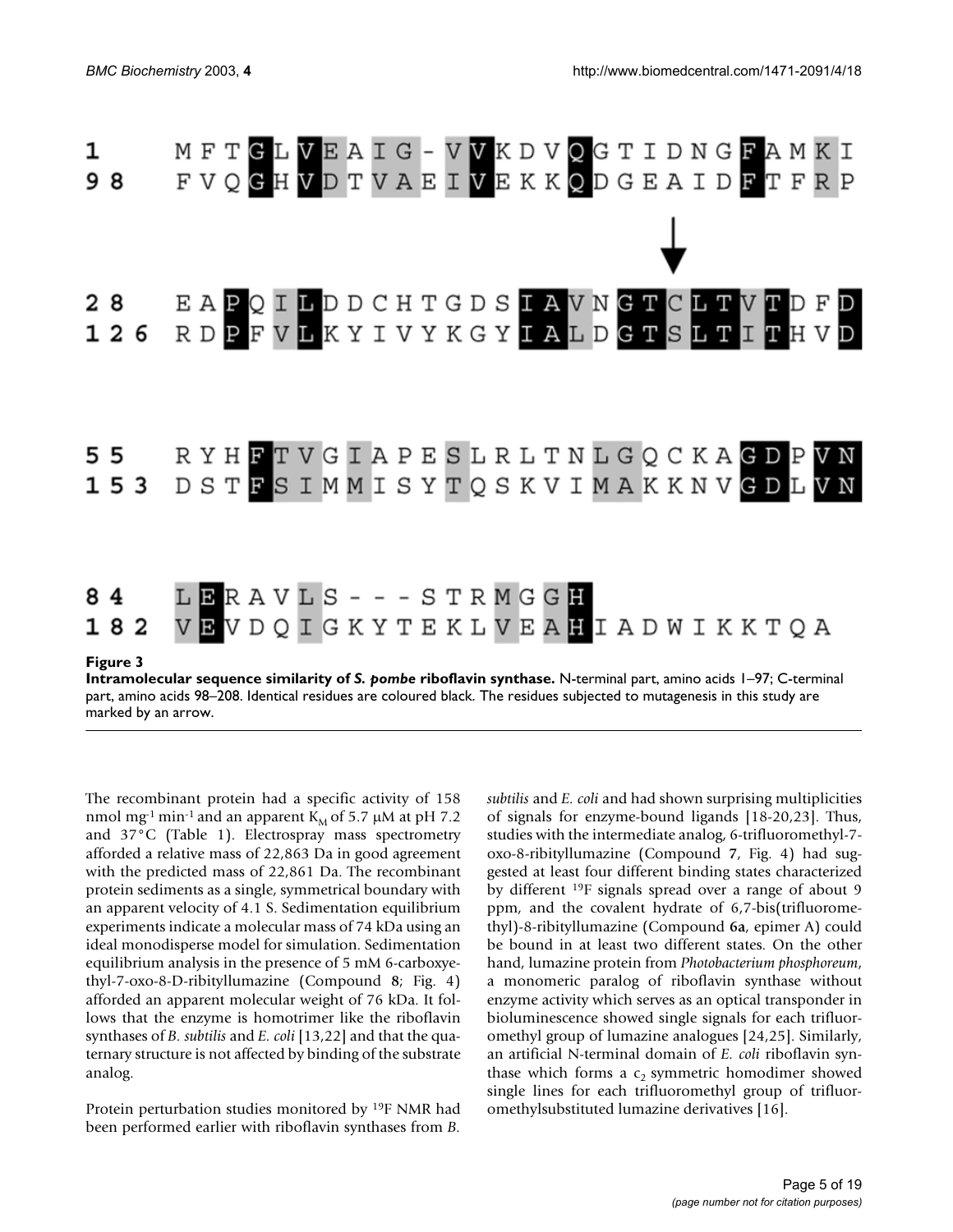| Strain or plasmid  | <b>Relevant characteristics</b>                                                                                  | Source     |
|--------------------|------------------------------------------------------------------------------------------------------------------|------------|
| E. coli strain     |                                                                                                                  |            |
| XL-1-Blue          | recAI, endAI, gyrA96, thi-1, hsdRI7, supE44, relAI, lac[F', proAB, lacIqZ $\Delta$ MI5, TnI0(tet <sup>r</sup> )] | 34         |
| MI5 [pREP4]        | lac, ara, gal, mtl, recA <sup>+</sup> , uvr <sup>+</sup> , [pREP4: lacl, kan <sup>r</sup> ]                      | 43         |
| <b>BL21 (DE3)</b>  | F., ompT, hsdSB, (r-B, m-B), gal, dcm (DE3)                                                                      | 44         |
| Plasmids           |                                                                                                                  |            |
| pNCO113            | expression vector                                                                                                | 36         |
| pT7-7              | expression vector                                                                                                | 45         |
| pNCO-SSP-Rosy-WT   | vector expressing the wild type SSP-Rosy                                                                         | this study |
| pT7-SSP-Rosy-C48S  | vector expressing a C48S mutated SSP-Rosy                                                                        | this study |
| pT7-SSP-Rosy-C48A  | vector expressing a C48A mutated SSP-Rosy                                                                        | this study |
| pT7-SSP-Rosy-C48M  | vector expressing a C48M mutated SSP-Rosy                                                                        | this study |
| pT7-SSP-Rosy-S146A | vector expressing a S146A mutated SSP-Rosy                                                                       | this study |
| pT7-SSP-Rosy-S146C | vector expressing a S146S mutated SSP-Rosy                                                                       | this study |

<span id="page-5-0"></span>

|  |  | Table 1: Bacterial strains and plasmids |  |  |  |
|--|--|-----------------------------------------|--|--|--|
|--|--|-----------------------------------------|--|--|--|

Figs. [5](#page-7-0) and [6](#page-8-0) show comparative protein perturbation experiments with various orthologs and paralogs of the *S. pombe* enzyme including lumazine protein (Figs. [5A](#page-7-0), [6](#page-8-0)A), the N-terminal domain of *E. coli* riboflavin synthase (Figs. [5B](#page-7-0), [6B](#page-8-0)) and full length riboflavin synthases of different organisms (Figs. [5](#page-7-0)C,5D,5E, [6C](#page-8-0),6D,6E). All spectra were recorded in the present study under identical experimental conditions.

The monotrifluoromethyl derivative, Compound **7**, in complex with riboflavin synthase of *S. pombe* shows four signals at 8.8, 10.9, 15.6 and 16.0 ppm (Fig. [5](#page-7-0)E). The signal of the free ligand resonates at 7.7 ppm (indicated by a dashed line in Fig. [5](#page-7-0)) with a line width of 56 Hz, whereas the signals of the ligand bound in different states had apparent line widths extending from 90 to approximately 540 Hz. The riboflavin synthases of *E. coli* (Fig. [5C](#page-7-0)) and *B. subtilis* (Fig. [5](#page-7-0)D) show similar signal multiplicities, but the chemical shifts and line widths are markedly different. In stark contrast, lumazine protein (Fig. [5A](#page-7-0)) and the  $c_2$  symmetric N-terminal domains of *E. coli* riboflavin synthase (Fig. [5B](#page-7-0)) show single and much narrower lines for the protein bound ligand. It is immediately obvious that a given ligand can be bound in multiple, significantly different states by all riboflavin synthases studied, but only in a single state by lumazine protein or the artificial,  $c_2$ symmetric N-terminal domain.

A similar set of experiments with the bistrifluoromethyl analog **6a** of 6,7-dimethyl-8-ribityl-lumazine is shown in Fig. [6](#page-8-0). Due to the presence of six fluorine atoms, the lumazine derivative forms two stable diastereomeric hydrates **6a** and **6b** which differ by their configuration at the ring carbon atom 7 and are not subject to racemization or dehydration. The stereochemical assignments shown in Fig. 4 were suggested on basis of solid-state NMR studies [\[26](#page-18-1)[,27](#page-18-2)].

As shown in Fig. [6A](#page-8-0),6B, lumazine protein and the dimeric N-terminal domain of *E. coli* riboflavin synthase show single lines for each trifluoromethyl group of bound Compound **6a**. In contrast to that, the riboflavin synthases (Figs. [6C](#page-8-0),6D,6E) studied show multiple signals, and the signal patterns are highly variable for enzymes from different species. The enzyme of *S. pombe* (Fig. [6E](#page-8-0)) shows the most complex picture with three major signals for the position 7 trifluoromethyl group and two major signals for the position 6 trifluoromethyl group of the ligand in the bound state. The signals of the free epimer A appeared broadened to 80 Hz – 100 Hz, whereas the signals of the ligand bound in different states had apparent line widths of 170 – 300 Hz.

In an earlier study, we reported 19F protein perturbation studies obtained with a series of mutants of *E. coli* riboflavin synthase [18]. In that study, it was not possible to express mutant proteins characterized by replacement of the conserved cysteine 48 which is located close to the bound riboflavin in the artificial N-terminal domain dimer [17]. Since a catalytic role had been proposed for that residue [17], a renewed mutagenesis attempt was made with the *S. pombe* protein. In contrast to our earlier findings with the *E. coli* enzyme, cystein 48 of the *S. pombe* enzyme could be replaced by various amino acids, and the proteins could be expressed to high levels. Similarly, mutant proteins with the topologically equivalent S146 residue in the C-terminal domain (cf. Fig. 3) could be expressed.

The catalytic properties of the mutants are summarized in Table [3](#page-16-0). Replacement of cystein 48 by serine reduced the catalytic rate of the enzyme by a factor of about 6; C48A and C48M mutants had no detectable enzyme activity. The replacement of serine 146 had only a minor influence on the catalytic rate, in close similarity with our earlier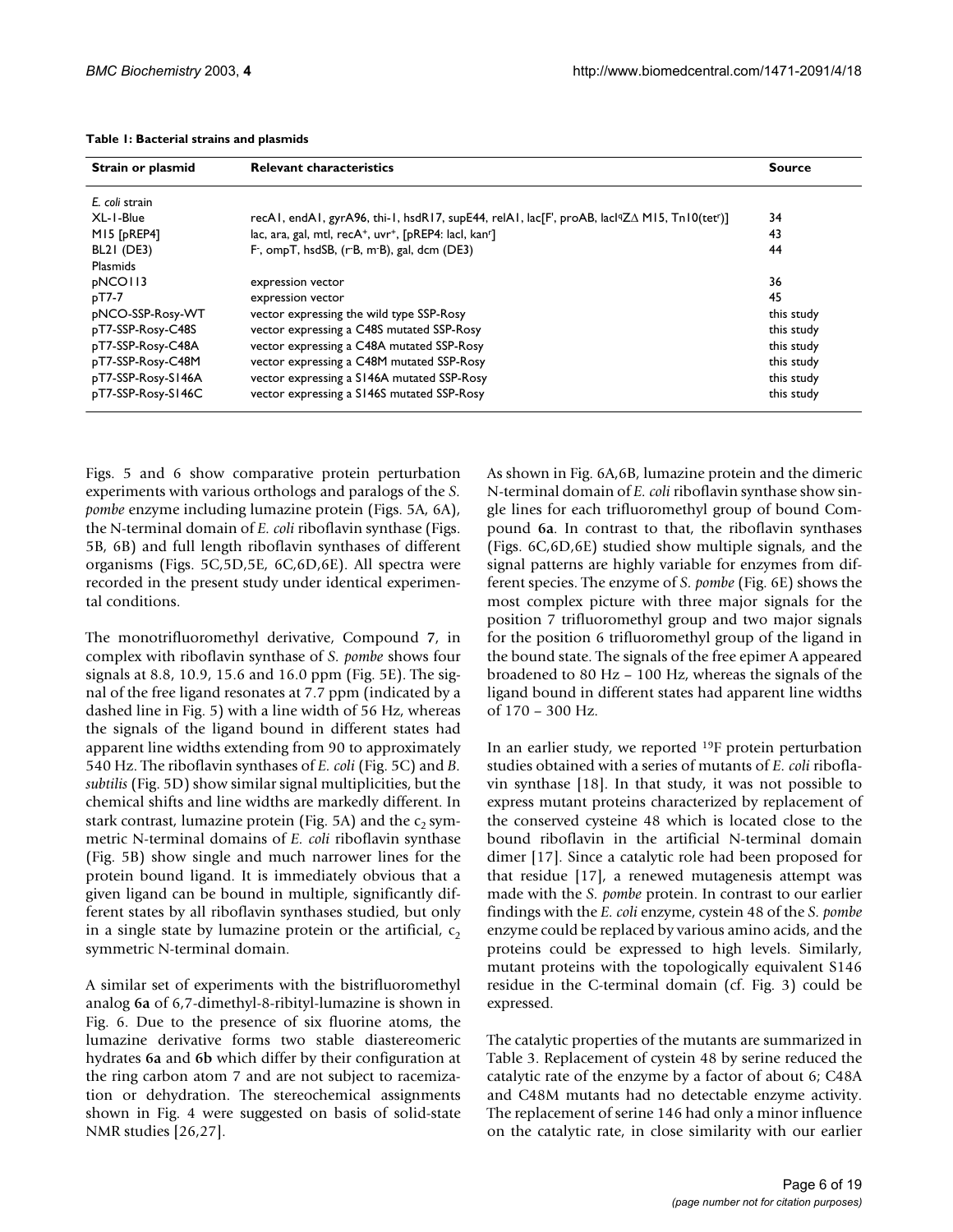

#### Figure 4

**Intermediate analogs used for protein perturbation studies.** 6,7-bis(trifluoromethyl)-8-ribityllumazine hydrate, epimer A (Compound **6a**) and epimer B (Compound **6b**). 6-trifluoromethyl-7-oxo-8-ribityllumazine (Compound **7**). 6-carboxyethyl-7 oxo-8-ribitylluamzine (Compound **8**), 5-nitro-6-ribitylamino-2,4(1*H*,3*H*)-pyrimidinedione (Compound **9**).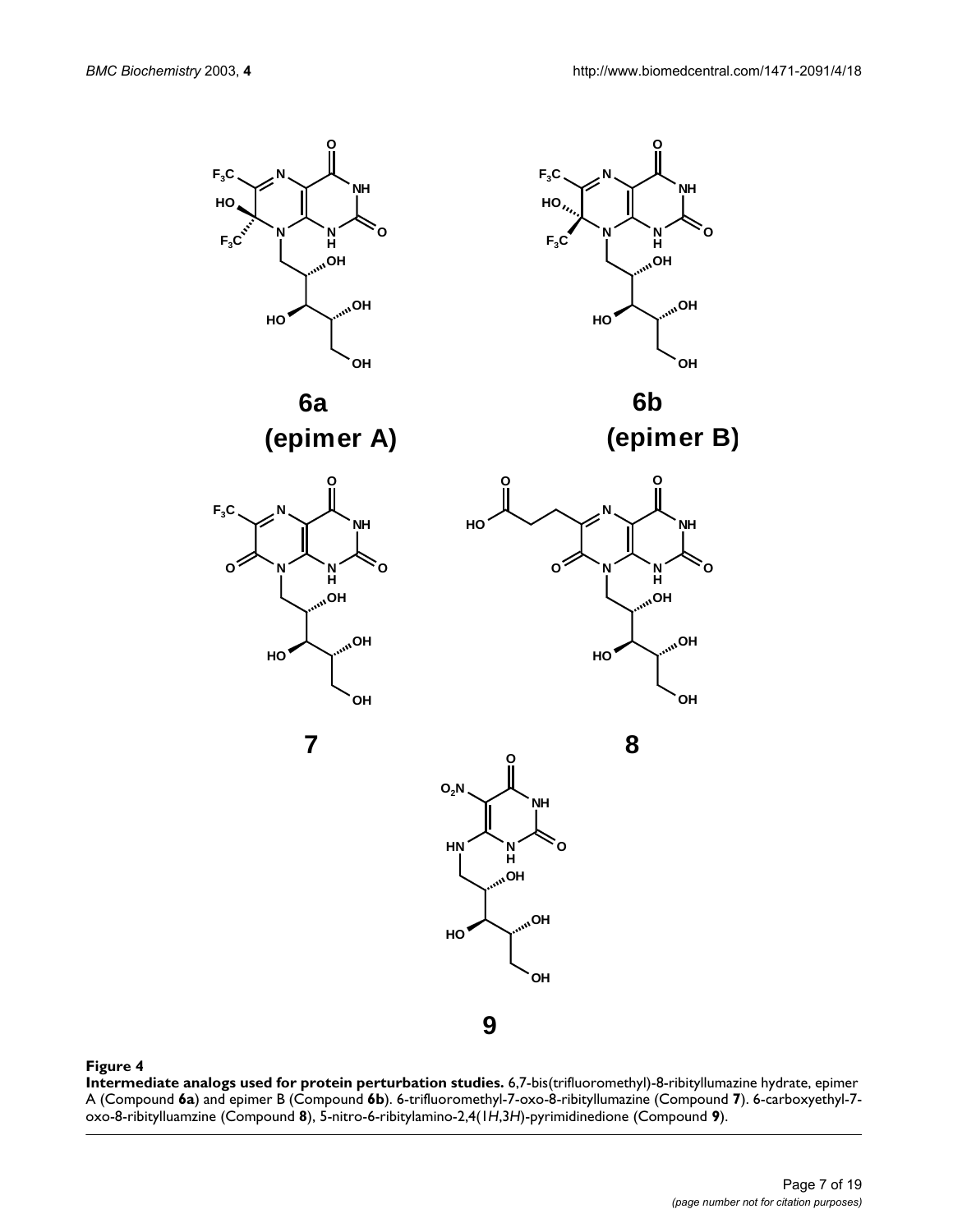<span id="page-7-0"></span>

## Figure 5

<sup>19</sup>**F NMR spectra of 6-trifluoromethyl-7-oxo-8-ribityllumazine (Compound 7).** A, lumazine protein of *P. leiognathi*  (0.13 mM protein, 0.25 mM **7**); B, recombinant N-terminal domain of *E. coli* riboflavin synthase (0.80 mM protein, 0.98 mM **7**); C, riboflavin synthase of *E. coli* (0.37 mM protein, 1.43 mM **7**); D, riboflavin synthase of *B. subtilis* (0.10 mM protein, 0.75 mM **7**); E, riboflavin synthase of *S. pombe* (0.28 mM protein, 1.22 mM **7**). All samples contained 20 mM phosphate buffer, 100 mM KCl and  $10\%$  D<sub>2</sub>O, pH 7. Signals of the free ligand are indicated by a dashed line. The data were processed with a line broadening of 20 Hz.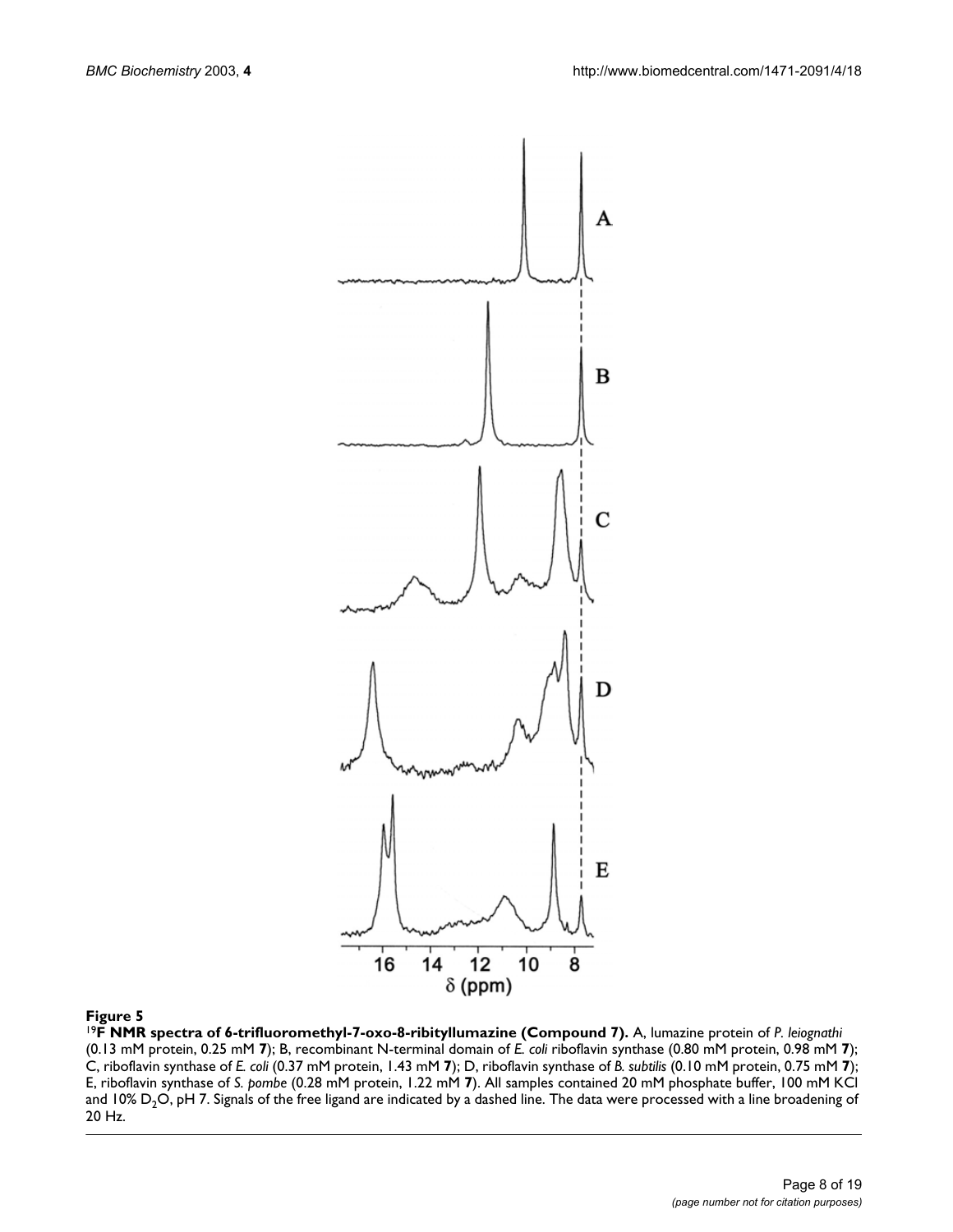<span id="page-8-0"></span>

<sup>19</sup>**F NMR signals of 6,7-bis(trifluoromethyl)-8-ribityllumazine hydrate (epimer A; Compound 6a).** A, lumazine protein of *P. leiognathi* (0.14 mM protein, 0.23 mM **6a**); B, recombinant N-terminal domain of *E. coli* riboflavin synthase (0.75 mM protein, 0.56 mM **6a**); C, riboflavin synthase of *E. coli* (0.5 mM protein, 3.34 mM **6a**); D, riboflavin synthase of *B. subtilis*  (0.13 mM protein, 0.41 mM **6a**); E, riboflavin synthase of *S. pombe* (0.26 mM protein, 0.60 mM **6a**); x, impurities. For other details see legend to Fig. [5.](#page-7-0)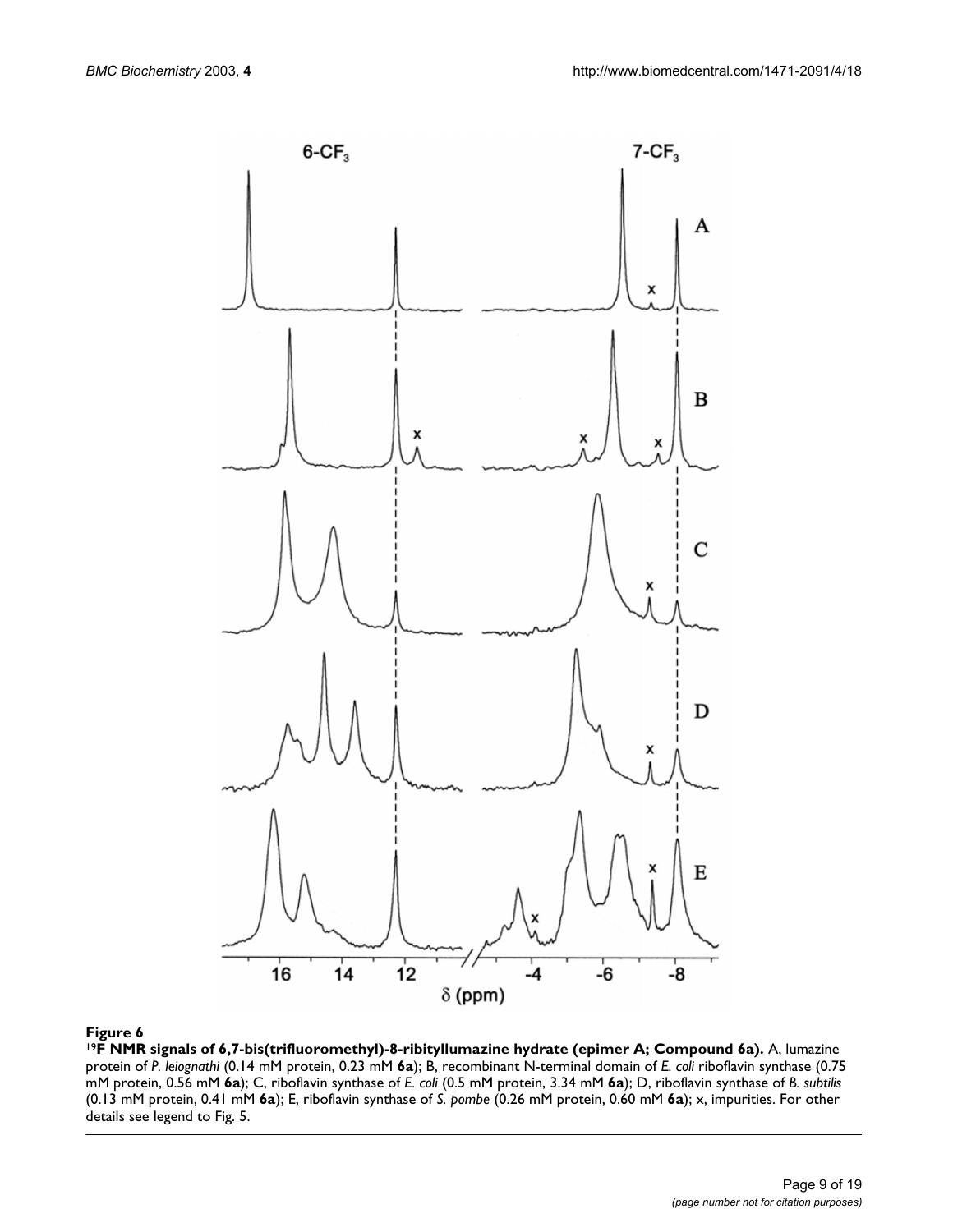| Primer     | Primer<br>orientation | Amino acid replacement | <b>Novel restriction site</b> | Sequence $(5'-3')$                                                      |
|------------|-----------------------|------------------------|-------------------------------|-------------------------------------------------------------------------|
| SSP-RIB5-1 |                       | none                   | EcoRI                         | ATAATAGAATTCATTAAAGAGGAGAAATTAACCATGTTTACC<br>GGTCTTGTTGAAGCCATTGGTGTTG |
| SSP-RIB5-2 | $\ddot{}$             | none                   | BamHI                         | TATTATGGATCCTCAAGCTTGGGTTTTCTTAATCCAGTC                                 |
|            |                       | none (flanking primer) |                               | GGTCTAGATCACACAGAATTCATTAAAGAGG                                         |
|            |                       | none (flanking primer) |                               | GACTGCAGTCAAGCTTGGGTTTTCTTAA                                            |
|            |                       | $C48 \rightarrow S$    | Hpal                          | TCTGTCACTGTAAGagAAGTACCGTTaACGGCGATACT                                  |
|            |                       | $C48 \rightarrow A$    | Hpal                          | TCTGTCACTGTAAGagcAGTACCGTTaACGGCGATACT                                  |
|            | $\ddot{}$             | $C48 \rightarrow M$    | Hpal                          | <b>TCTGTCACTGTAAGcatAGTACCGTTaACGGCGATACT</b>                           |
|            |                       | $SI46 \rightarrow C$   | Kpnl                          | ATAGCCCTGGACGGTACcTgtCTGACCATTACTCAT                                    |
| 6          |                       | $SI46 \rightarrow A$   | Kpnl                          | ATAGCCCTGGACGGTACcgCGCTGACCATTACTCAT                                    |

<span id="page-9-0"></span>

| Table 2: Oligonucleotide primers used for construction of rib5 <sup>+</sup> expression plasmid and for site-directed mutagenesis |  |  |
|----------------------------------------------------------------------------------------------------------------------------------|--|--|
|----------------------------------------------------------------------------------------------------------------------------------|--|--|

Oligonucleotides were designed to hybridize to the sense (+) and to the antisense (-) strand of the *rib5*+. Mutated bases are indicated in lower case. Codons specifying modified amino acid residues are shown in bold type. Novel restriction sites are underlined.

findings with *E. coli* riboflavin synthase [18]. The replacement of cystein 48 had major impact on ligand perturbation spectra (Fig. 7) with 6-trifluoromethyl-7 oxo-8-ribityllumazine (Compound **7**, Fig. 4). When cystein was replaced by less bulky residues (alanine, serine), no 19F NMR signals were noted in the range of 14 – 17 ppm, whereas the wild type protein shows two intense, closely spaced signals at 15.6 and 16.0 ppm. When cystein 48 was replaced by the more bulky methionine, intense signals were observed at 13.8 and 14.0 ppm. Notably, the mutation in the N-terminal domain affects the entire spectrum rather than individual signals. Although a signal is consistently observed at about 8.8 ppm, at least its relative intensity is modulated substantially by the replacement of cystein 48.

In the C-terminal domain, serine 146 is the topological equivalent of cystein 48. Although this residue appears to be absolutely conserved, its replacement by the less bulky alanine or the more bulky cystein has relatively little influence on the catalytic rate and the Michaelis constant of the enzyme. However, the replacement of serine 146 had major impact on the protein perturbation spectra (Fig. 7). The signal at 8.8 ppm which is present in the wild type protein and all cystein 48 mutants has an increased intensity in case of the S146A mutant but is absent or shifted in the S146C mutant protein. Again, it should be noted that the replacement of serine 146 affects the entire spectrum rather than individual signals.

In line with the other proteins described in this study, riboflavin synthase of *S. pombe* binds epimer A believed to represent the 7-R diasteromer, whereas epimer B (7-S) showed no detectable interaction (data not shown). The 6-trifluoromethyl groups of 6-trifluoromethyl-7-oxo-8 ribityl-lumazine and 6,7-bis(trifluoromethyl)-8-ribityllumazine hydrate (epimer A) are topologically equivalent. The 19F NMR signals assigned to that group in the bistrifluoromethyl compound **6a** in Figs. [6](#page-8-0) and 8 are spread out over a range of only about 4 ppm, as compared to a range of 9 ppm in case of the 7-oxo compound **7**, but the impact of mutations is similar. Again, mutation of either cystein 48 or serine 146 affects all signals attributed to bound ligands (Fig. 8).

6,7-Bis(trifluoromethyl)-8-ribityllumazine hydrate (epimer A) could be displaced from *S. pombe* protein by addition of riboflavin or the product analog, 5-nitro-6 ribitylamino-2,4(1H,3H)-pyrimidinedione (Compound **9**, Fig. 4), thus suggesting that each of the signals, assigned to bound ligand, represented binding sites with specificity for substrate/intermediate analogs rather than non-specific protein surface interactions (data not shown). In the mixture, epimer A displaced from the enzyme by the competing ligands had a linewidth of about 20 Hz.

The complexity of the interaction of the proteins with the ligands is further illustrated by the titration experiments shown in Figs. [9](#page-12-0) and [10.](#page-13-0) In the spectra of the wild type enzyme as well as the C48A mutant, the protein/ligand ratio affects not only the intensity and the line width of the different bands assigned to compound **7** in the protein bound state, but also the chemical shifts of individual signals. Remarkably, some of the peaks appeared with smaller line widths in later stages of the titration experiment (cf. peak at about 9 ppm in Fig. [9\)](#page-12-0). This effect could indicate a combination of substrate induced conformational changes affecting the dynamics of the protein.

### **Discussion**

Lumazine proteins are paralogs of riboflavin synthase occurring in luminescent marine bacteria where they are believed to serve as optical transponders which absorb energy from bacterial luciferase by Förster transfer and are conducive to enhanced luminescence quantum yield as well as modulation of the emission frequency [28,29]. In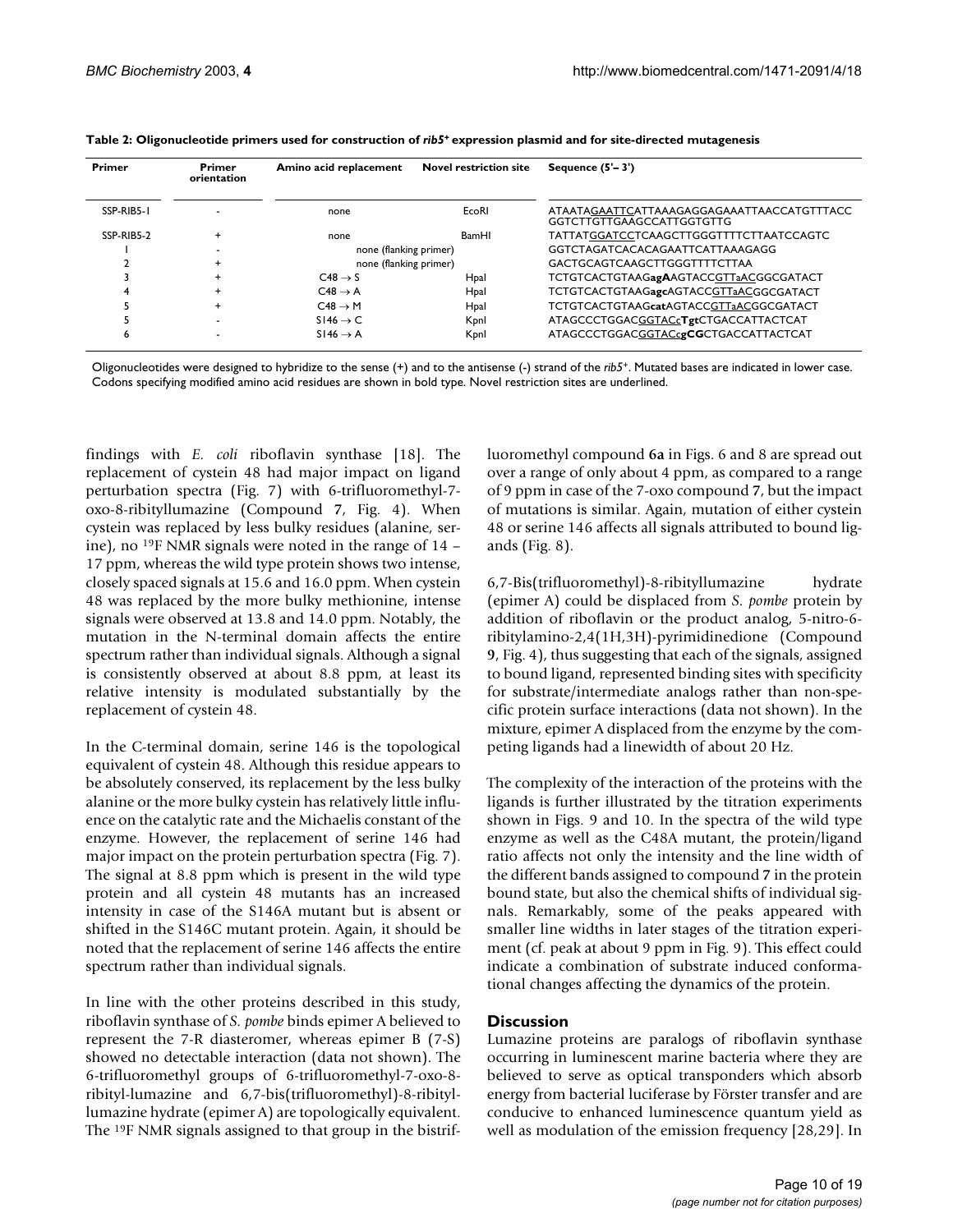

**19F NMR spectra of 6-trifluoromethyl-7-oxo-8-ribityllumazine (Compound 7) in the presence of riboflavin synthase mutants of** *S. pombe.* Concentrations in the NMR samples were as follows: C48M, 0.28 mM protein, 1.10 mM **7**; C48A, 0.15 mM protein, 0.57 mM **7**; C48S, 0.15 mM protein, 0.80 mM **7**; wild type, 0.28 mM protein, 1.22 mM **7**; S146C, 0.20 mM protein, 0.92 mM **7**; S146A, 0.26 mM protein, 1 mM **7**. For other details see legend to Fig. [5](#page-7-0).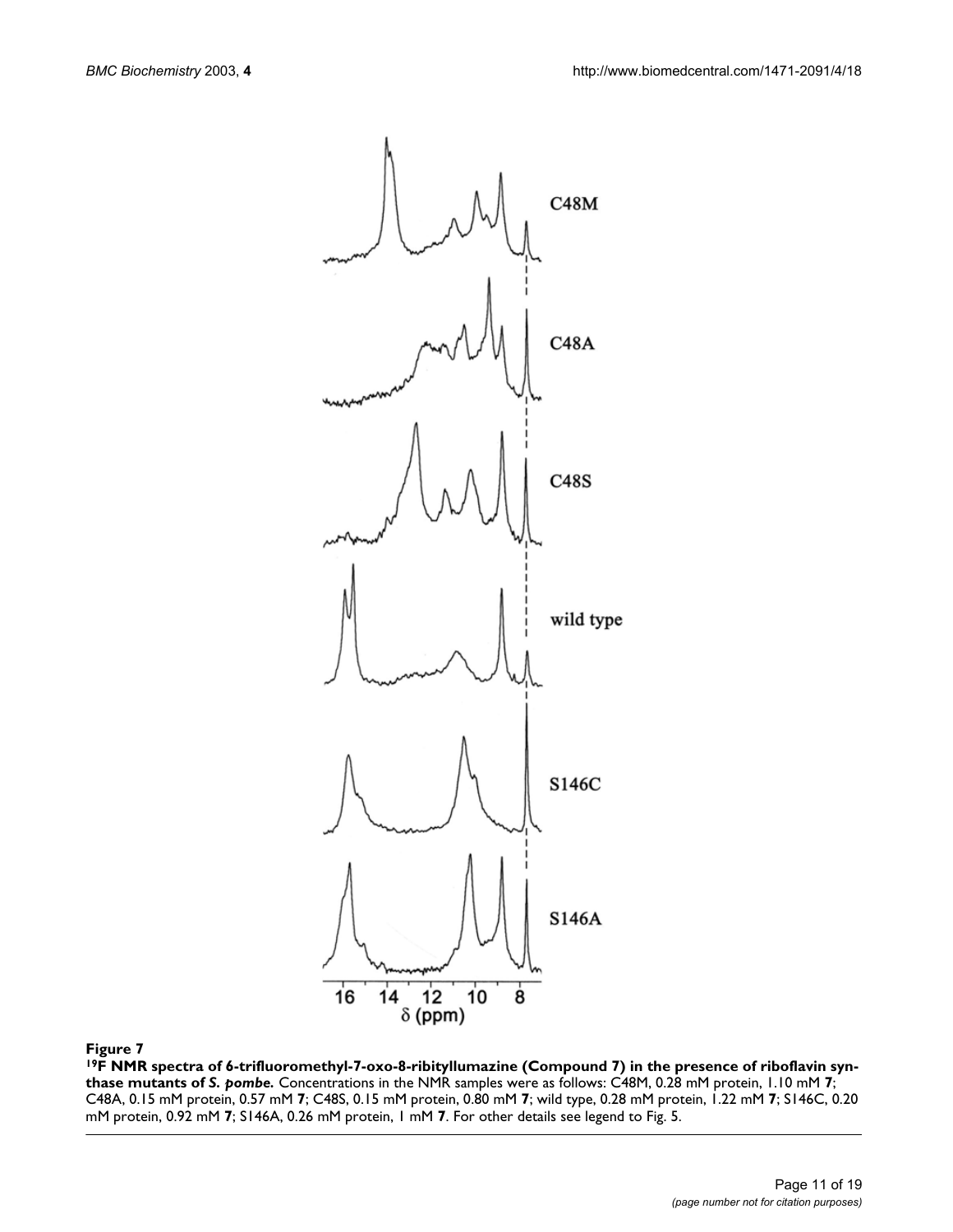

<sup>19</sup> F NMR spectra of 6,7-bis(trifluoromethyl)-8-ribityllumazine hydrate (epimer A, Compound 6a) in the pres**ence of riboflavin synthase mutants of** *S. pombe.* Concentrations in the NMR samples were as follows: C48M, 0.30 mM protein, 0.94 mM **6a**; C48A, 0.19 mM protein, 0.33 mM **6a**; C48S, 0.20 mM protein, 0.42 mM **6a**; wild type, 0.26 mM protein, 0.60 mM **6a**; S146C, 0.26 mM protein, 0.65 mM **6a**; S146A, 0.34 mM protein, 1 mM **6a;** x, impurities. For other details see legend to Fig. [5](#page-7-0).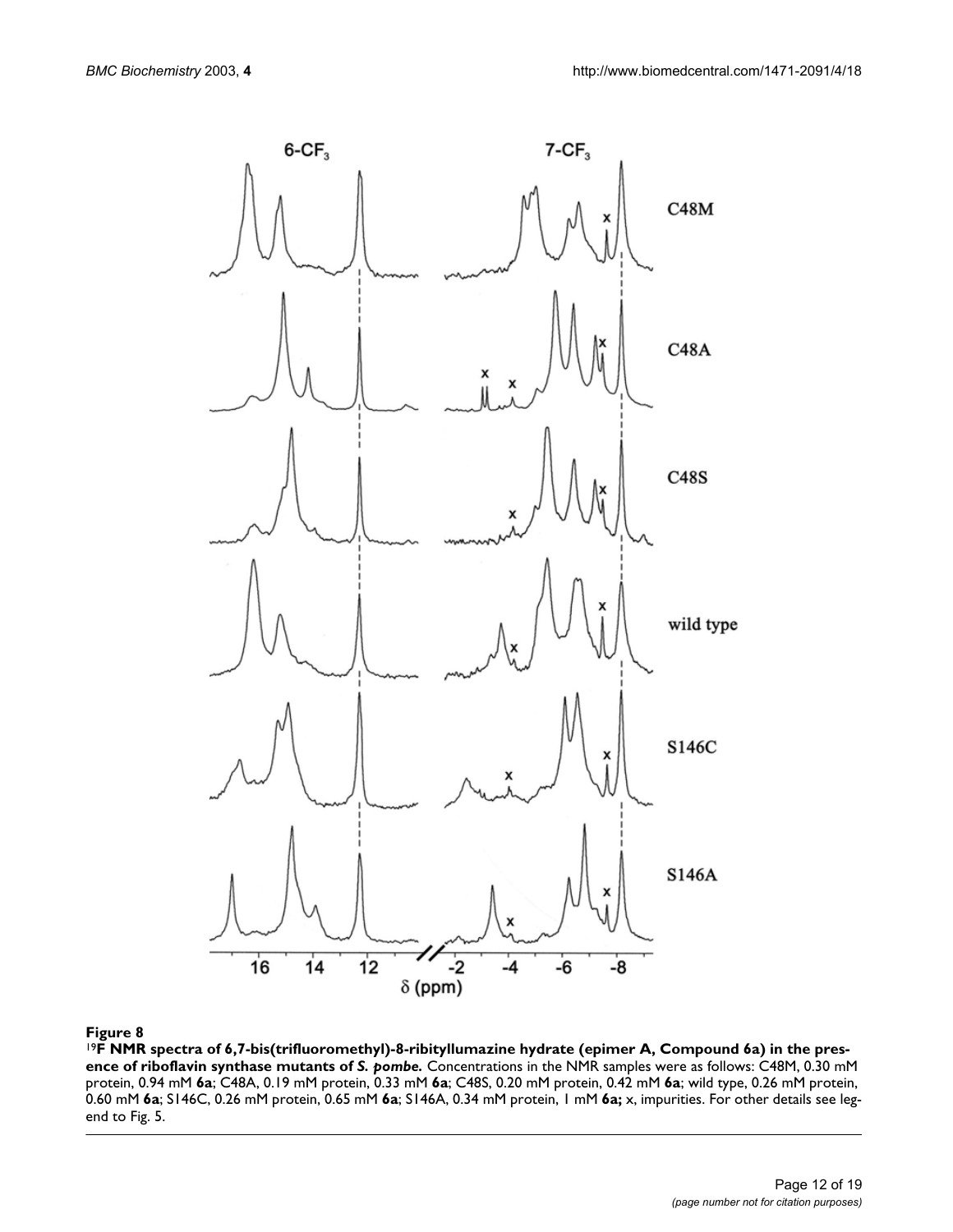<span id="page-12-0"></span>

<sup>19</sup>**F NMR spectra of 6-trifluoromethyl-7-oxo-8-ribityllumazine (Compound 7) in titration experiments with riboflavin synthase of** *S. pombe* **(wild type).** The initial concentration of the protein was 0.36 mM. Compound **7** was added to the concentrations indicated. The spectra are displayed with equal intensities of the signals at 15.6 ppm (indicated by \*). For other details see legend to Fig. [5.](#page-7-0)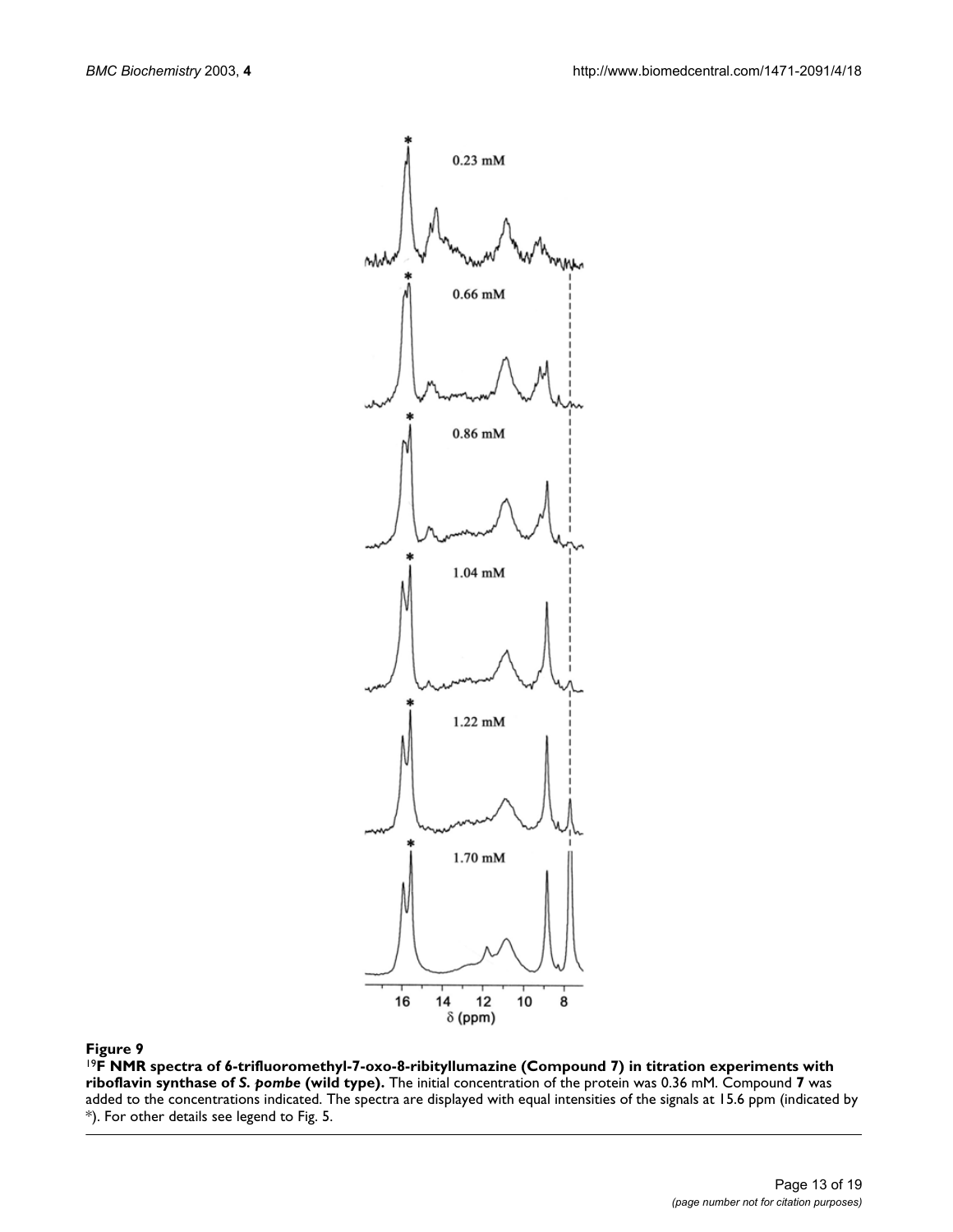<span id="page-13-0"></span>

<sup>19</sup>**F NMR spectra of 6-trifluoromethyl-7-oxo-8-ribityllumazine (Compound 7) in titration experiments with C48A mutant of riboflavin synthase of** *S. pombe***.** The initial concentration of the protein was 0.24 mM. Compound 7 was added to the concentrations indicated in the spectra. The spectra are displayed with equal intensities of the signals as indicated by \*. For other details see legend to Fig. [5.](#page-7-0)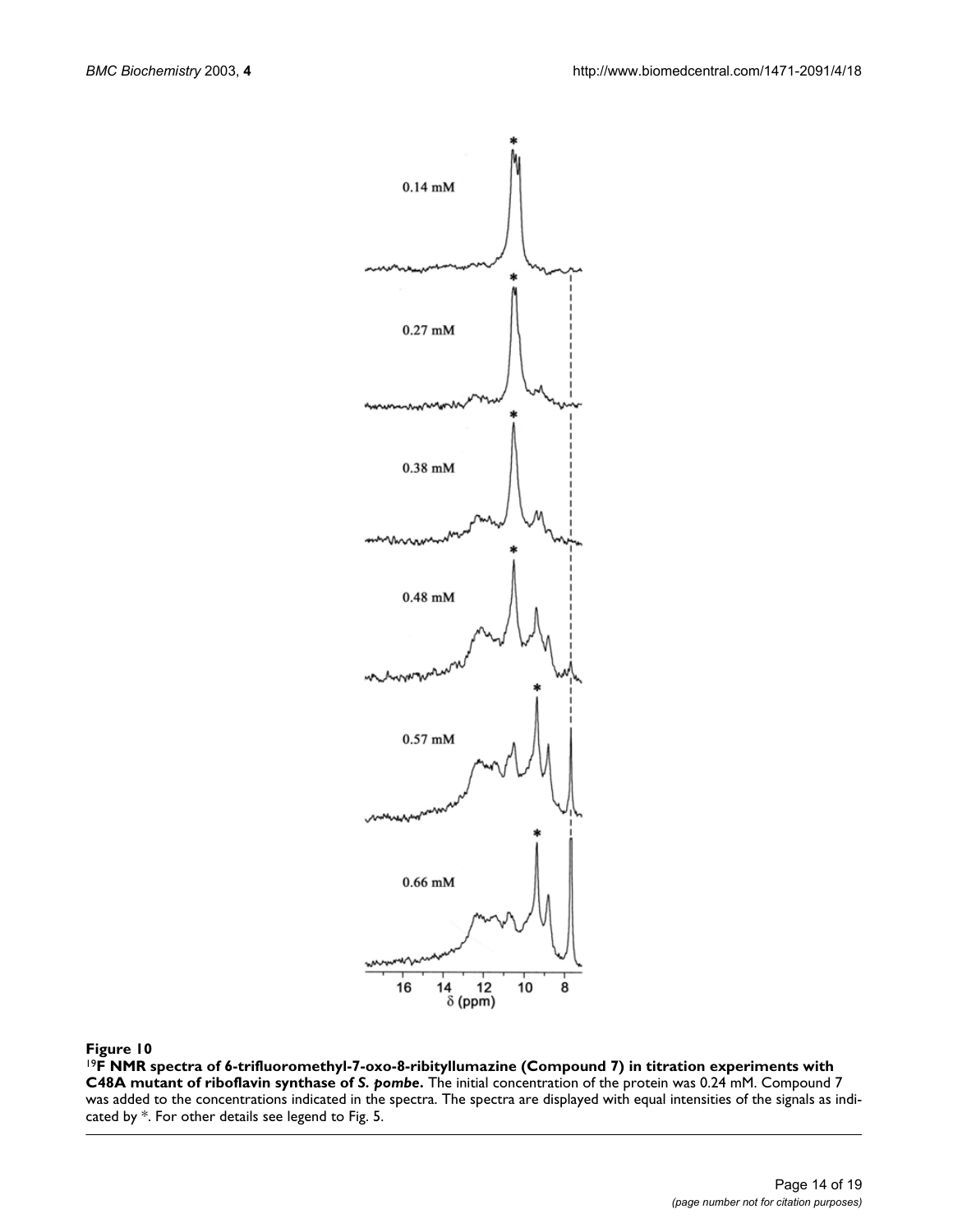contrast to the homotrimeric riboflavin synthase which can bind up to 6 substrate molecules, lumazine proteins have been reported to be monomers which bind only one molecule of 6,7-dimethyl-8-ribityllumazine. Although they are likely to share the two-domain architecture of the riboflavin synthase subunit, it appears that only one domain engages in ligand binding. Notably, all riboflavin synthases studied as well as lumazine protein are strictly stereoselective and bind epimer A (Compound **6a**, Fig. 4) but not epimer B (Compound **6b**) of the diastereomeric 6,7-bis(trifluoromethyl)-8-ribityllumazine hydrate.

Not surprisingly, when the fluorinated lumazines **6a** or **7** are bound to lumazine protein, a single 19F NMR signal is observed for each respective trifluoromethyl group (Figs. [5A](#page-7-0), [6A](#page-8-0)). Similarly, the  $c_2$  symmetric dimer obtained by recombinant expression of the N-terminal domain of riboflavin synthase shows a single 19F NMR signal for each trifluoromethyl group of a bound ligand (Figs. [5B](#page-7-0), [6](#page-8-0)B).

Since both domains of riboflavin synthase can bind ligand molecules, one would expect to observe separate sets of signals for ligands bound to each respective domain. Beyond that expectation, however, all riboflavin synthases studied in this paper show multiple signals for each ligand studied (Figs. [5](#page-7-0)C,5D,5E, [6](#page-8-0)C,6D,6E). Moreover, the signal patterns depend on the ratio of protein and ligand in the solution in unexpected ways (Figs. [9,](#page-12-0) [10](#page-13-0)), and the replacement of an amino acid at the C-terminal or N-terminal domain ligand binding site affects virtually all signals attributed to bound ligands. It follows that riboflavin synthase is not  $c_3$  symmetric in solution. The asymmetry revealed by the X-ray structure of the *E. coli* enzyme [15] is thus an inherent property of the enzyme and is not due to crystal contacts.

Based on the NMR experiments with the mutant proteins obtained by replacement of cystein 48 or serine 146, it is now possible to assign 19F signals of the bound ligand in Fig. 7 to the N- or C-terminal domain. Comparison of the spectra in Fig. 7 suggests that the 19F signals shifted to lower field represent ligand molecules which are bound to the N-terminal domain and are therefore predominantly affected by the modification of cystein 48, whereas the signals shifted to higher field represent molecules bound to the C-terminal domain which are more susceptible to the modification of serine 146. However, it must be emphasized that all signals are affected at least to some extent by the mutations.

The X-ray structure of the *E. coli* enzyme suggests that direct contact exists only between the ligand binding sites of one N-terminal domain and the C-terminal domain of the adjacent subunit [15], whereas the ligand binding sites of two N-terminal and two C-terminal domains are exposed to solvent but not to an adjacent protein subunit. Since a number of studies has indicated that riboflavin synthase can bind certain ligands at a stoichiometry of 1:6 [18,20,22], we assume that each N-terminal and each Cterminal domain can participate in ligand binding.

The major difference is a cysteine residue (position 48 in the N-terminal domain) being replaced by a serine residue (position 146 in the C-terminal domain). Both amino acids are absolutely conserved in all putative riboflavin synthase paralogs. Nevertheless, serine 146 of the *S. pombe* enzyme can be replaced by alanine with only a minor impact on enzyme activity. Replacement of cysteine 48 by serine reduces the activity by a factor of five, but replacement by alanine affords a soluble protein whose activity, if any, is below the level of detection. It should also be noted that mutant genes specifying *E. coli* riboflavin synthase mutants carrying alanine or serine instead of cysteine 48 (corresponding to cysteine 48 of the *S. pombe* enzyme) could not be expressed in recombinant *E. coli* strains [18]. As seen in the X-ray structure of riboflavin synthase of *S. pombe* [21] the closest neighbor of the thiol group at position 48 is the 6-methylene group of the substrate analog, 6-carboxyethyl-7-oxo-8-ribityllumazine with a distance of 3.7 A° indicating an essential role of C48 in the catalytic mechanism of riboflavin synthase.

The riboflavin synthase subunit folds into two domains with closely similar folding topology. This had been anticipated on the basis of sequence arguments [[14\]](#page-17-2) and has been confirmed by X-ray structure analysis of riboflavin synthase of *E. coli* (without bound ligand) [15] and of *S. pombe* (with bound ligand). The monomeric *S. pombe* riboflavin synthase model arranged in a distinct N-terminal barrel (residues 1–90), an almost identically folded distinc C-terminal barrel (residues 91–184), and a C-terminal  $\alpha$ -helix [21].

On basis of these structural arguments, one could expect that ligands bound to C-terminal domains without close interaction with N-terminal domains should not be influenced by conservative changes in the N-terminal domain. More specifically, the replacement of sulfur by oxygen in the C48S mutant should not influence the 19F resonance of ligands bound at topologically remote C-terminal domain. The same argument holds *vice versa* for the influence of mutations in the C-terminal domain, e.g. the replacement of oxygen by sulfur in the C-terminal domain on ligands bound to distant N-terminal domains.

On basis of the finding that, contrary to that hypothesis, minor modifications of either N-terminal or C-terminal binding sites can modulate all aspects of the 19F signatures of the bound ligands, we propose that riboflavin synthase is subject to large scale dynamic motions occurring on the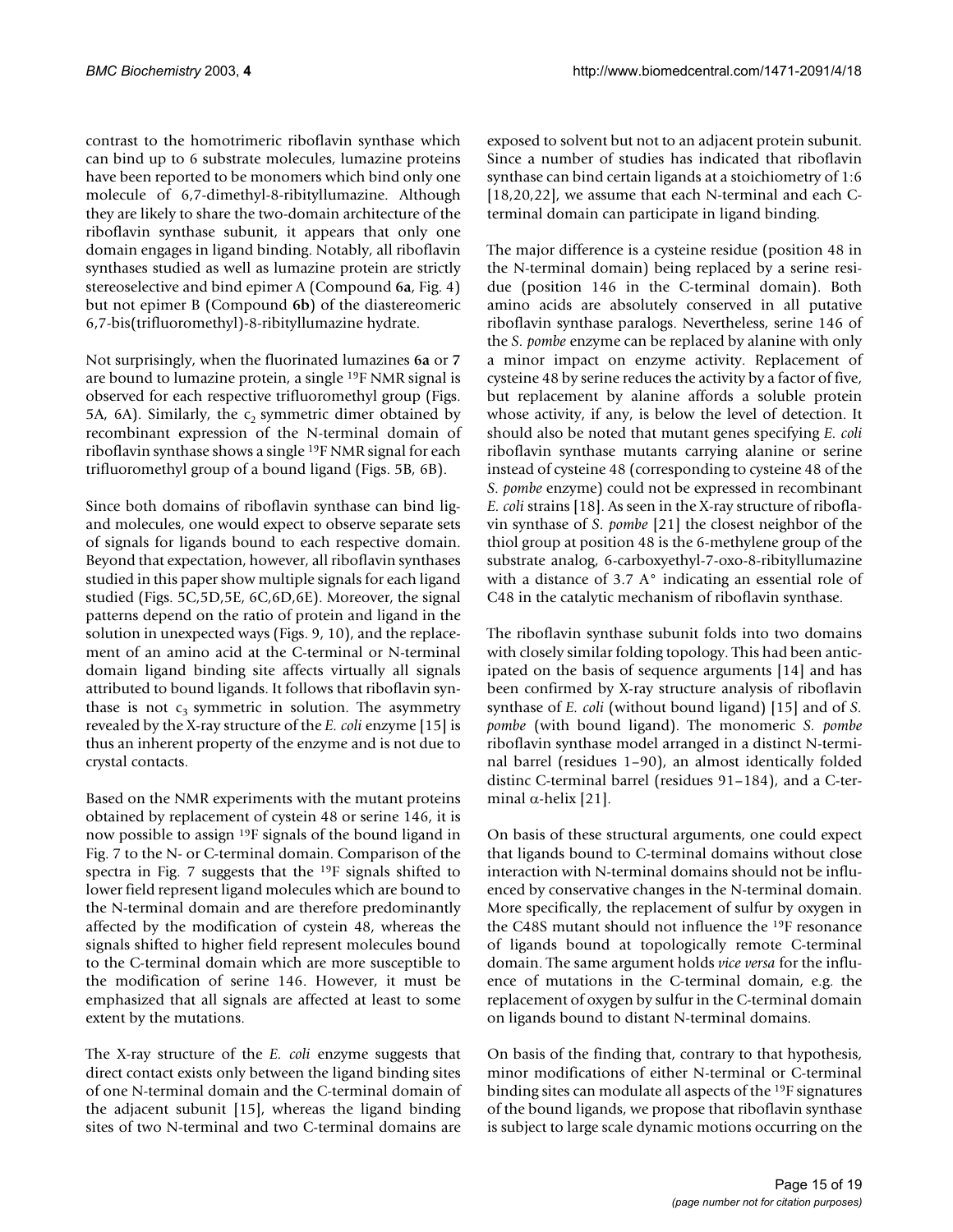time scale of the NMR experiments. More specifically, we propose that the pair of N-terminal and C-terminal domain in direct contact as observed in the crystal structure is not permanently associated in solution where the respective domains of different subunits can temporarily assume that special relationship by major domain motions. Previous structural analysis [15] and molecular modeling revealed a markedly nonsymmetric trimeric state of riboflavin synthase. The modeling experiments, based on the inhibitor-bound protein [21], strongly suggest that the close intersubunit contact of the trimer as seen in the crystals of the *E. coli* protein is indeed in an active conformation and capable of supporting the dismutation reaction. Therefore, this trimer very likely represents a distinct functional state. As there is no reason to suggest a static asymmetric ensemble, it appears likely that thermal fluctuation or substrate binding converts the three different intersubunit contacts into one another, retaining an asymmetric trimer.

Such a dynamic model would fit the wide variation of line widths found for the different protein bound states as well as the unexpected dependence of the 19F NMR spectra on the molar ratio between protein and ligand as revealed in Figs. [9](#page-12-0) and [10.](#page-13-0)

### **Conclusions**

The observations on protein dynamics are highly relevant for the reaction mechanism. Conceivably, the ligand binding sites of N- and C-terminal domains can be loaded with substrate while they are out of physical contact with each other. In order for the dismutation to occur, the domains could then form the local N-terminal/C-terminal domain complex by motion of the entire protein. The products could be unloaded after that domain pair has been separated again by major protein motions, and contacts between other domains could be established which could also result in product formation. In other words, all six domains would participate in the dismutation of the substrate, but they would do so at different times.

A dynamic model involving configuration changes of riboflavin synthase in the context of the catalytic reaction has been proposed earlier on basis of competitive ligand binding [23]. Since the reaction catalyzed by riboflavin synthase occurs on the time of seconds (the turnover number of the *S. pombe* enzyme is 11 min<sup>-1</sup> per trimer), relatively slow dynamic motions occurring on the millisecond time scale would amply suffice the dynamic requirements of that slow catalytic reaction.

# **Methods**

# *Materials*

6,7-Dimethyl-8-ribityllumazine [30], 6-trifluoromethyl-7-oxo-8-ribityllumazine [19], 6-carboxy-ethyl-7-oxo-8ribityllumazine [31,32] and 6,7-bis(trifluoromethyl)-8 ribityllumazine hydrate (epimers A and B) [19] were prepared by published procedures. Oligonucleotides were custom synthesized by Interactiva, Ulm, Germany. Restriction enzymes were from New England Biolabs, Schwalbach, Germany. T4 DNA ligase and reverse transcriptase (SuperScriptII) were from Gibco BRL, Eggenstein, Germany. Taq Polymerase was from Finnzyme, Epsoo, Finnland. Vent DNA po-lymerase was purchased by New England Biolabs, Schwalbach, Germany. DNA fragments were purified with the QIAquick PCR Purification Kit from Qiagen, Hilden, Germany.

#### *Microorganisms and plasmids*

Microorganisms and plasmids used in this study are summarized in Table [1.](#page-5-0)

#### *Proteins*

Recombinant riboflavin synthase of *E. coli* and *B. subtilis* were prepared as described earlier [18,23].

#### *Preparation of cDNA*

The isolation of RNA from *S. pombe var. pombe* Lindner (ATCC 16491) and the preparation of cDNA was performed as described earlier [33].

#### *Construction of the rib5+ expression plasmid*

A hypothetical open reading frame (accession number T40995) was amplified by PCR using *S. pombe* cDNA as template and the oligonucleotides SSP-RIB5-1 and SSP-RIB5-2 (Table [2](#page-9-0)) as primers. The amplificate was digested with *EcoR*I and *BamH*I and was ligated into the expression vector pNCO113 which had been digested with the same enzymes yielding the plasmid designated *pNCO-SSP-Rosy-WT.*

#### *Site directed mutagenesis*

A procedure described earlier was used for site-directed mutagenesis [18]. Plasmid *pNCO-SSP-Rosy-WT* was used as template. The primers used for mutagenesis are shown in Table [2](#page-9-0).

#### *Transformation of* **E. coli** *cells*

*E. coli* XL-1 Blue cells were transformed with ligation mixtures by published procedures [34]. Transformants were selected on LB agar plates supplemented with ampicillin (170 mg/l). All plasmid constructs were sequenced by the automated dideoxynucleotide method [35] using a 377 Prism DNA sequencer from Applied Biosystems (Weiterstadt, Germany).

pNCO113 type plasmids reisolated from XL-1 Blue cells were transformed into *E. coli* M15 [pREP4] [36] cells carrying the pREP4 repressor plasmid for the overexpression of *lac* repressor protein. Kanamycin (15 mg/l) and ampi-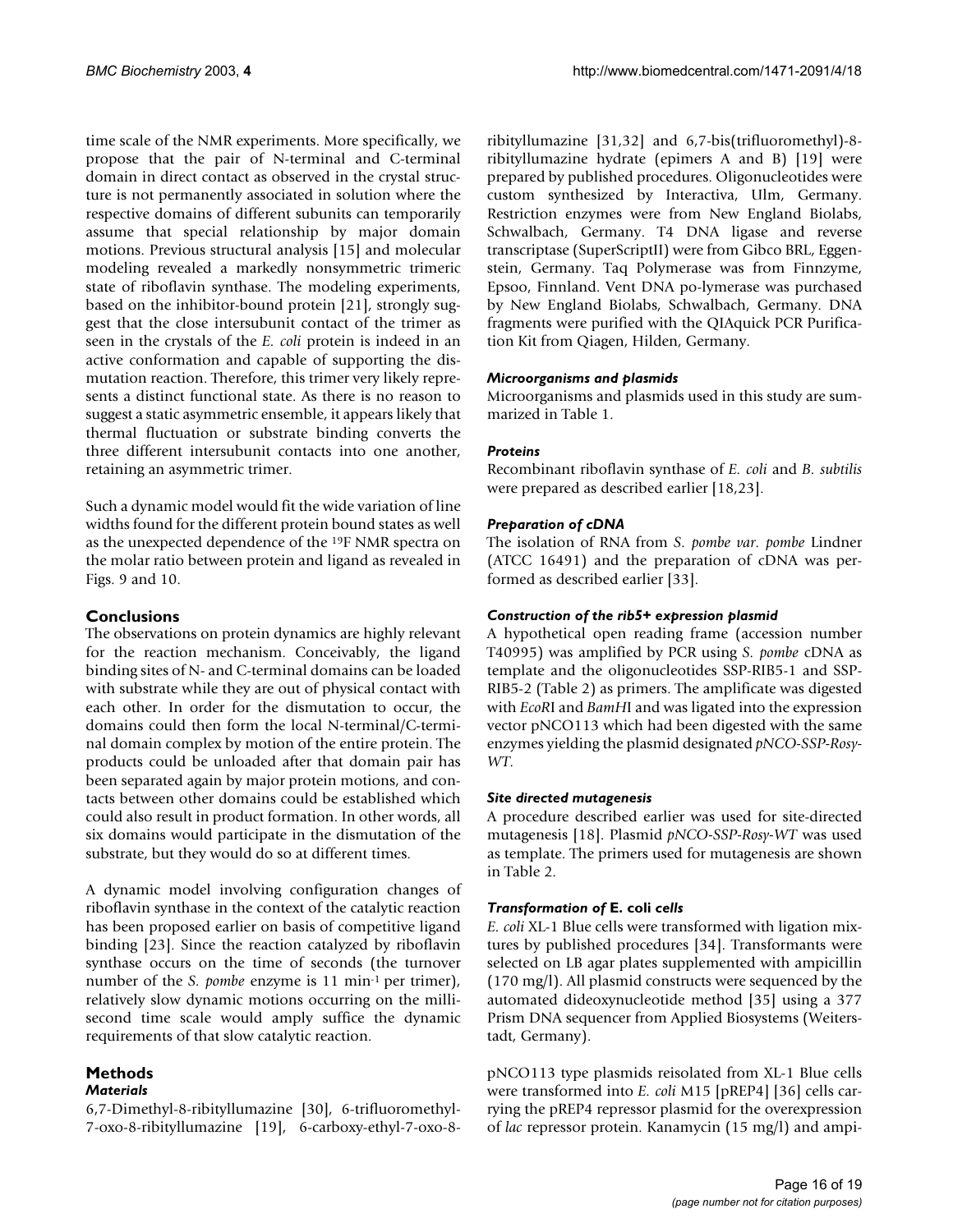| enzyme            | $v_{\text{max}}$ [nmol mg <sup>-1</sup> min <sup>-1</sup> ] | $K_M$ [µM]     |  |
|-------------------|-------------------------------------------------------------|----------------|--|
| wild type         | $158 \pm 2.9$                                               | $5.7 \pm 0.24$ |  |
| S146A             | $183 \pm 9.5$                                               | $3.8 \pm 0.40$ |  |
| <b>SI46C</b>      | $179 \pm 7.0$                                               | $8.9 \pm 1.06$ |  |
| C <sub>48</sub> S | $27 \pm 1$                                                  | $1.1 \pm 0.13$ |  |
| C48A              | < 0.1                                                       |                |  |
| C48M              | < 0.1                                                       |                |  |
|                   |                                                             |                |  |

<span id="page-16-0"></span>**Table 3: Steady state kinetic analysis of wild type and mutant riboflavin synthases**

cillin (170 mg/l) were added to secure the maintenance of both plasmids in the host strain. In the pNCO113 expression plasmids, the riboflavin synthase variants are under control of the T5 promotor and the *lac* operator.

pT7-7 type plasmids reisolated from XL-1 Blue cells were transformed into *E. coli* BL21 (DE3) cells. The host strain contains a T7 RNA polymerase gene under the control of a *lac* operator, whereas the riboflavin synthase genes are under control of the T7 promotor.

### *Protein purification*

Recombinant *E. coli* strains were grown in LB medium containing ampicillin (170 mg/l) and kana-mycin (20 mg/l) at 37°C with shaking overnight. Erlenmeyer flasks containing 500 ml of medium were inoculated at a ratio of 1:50 and were incubated at 37°C with shaking. At an optical density of 0.6 (600 nm), IPTG was added to a final concentration of 2 mM, and incubation was continued for 5 h. The cells were harvested by centrifugation, washed with 0.9 % NaCl and stored at -20°C. Frozen cell mass (6 g) was thawed in 35 ml of 20 mM potassium phosphate, pH 7.0. The suspension was subjected to ultrasonic treatment and was then centrifuged (20 min, 15,000 rpm, 4°C). The supernatant was placed on top of a Q-Sepharose column (2.0 × 7.5 cm, Amersham Phar-macia Biotech, Freiburg, Germany) (flow rate, 5 ml min-1) which had been equilibrated with 200 mM potassium phosphate, pH 7.0. The column was developed with a linear gradient of 0–1.0 M potassium chloride in 20 mM potassium phosphate, pH 7.0 (total volume, 700 ml). Fractions were combined and concentrated by ultrafiltration using Amicon 10 kDa membranes. The solution was placed on top of a Superdex-200 column (2.6  $\times$  60 cm, Amersham Pharmacia Biotech, Freiburg, Germany) (flow rate, 3 ml min-1) which was developed with 20 mM potassium phosphate, pH 7.0, containing 70 mM potassium chloride. Fractions were combined and placed on top of a column of Phenyl-Sepharose CL4B (1.5 × 5.5 cm, Amersham Pharmacia Biotech, Freiburg, Germany) (flow rate, 2 ml min-1) which had been equilibrated with 20 mM potassium phosphate, pH 7.0, containing 500 mM ammonium sulfate. The column was developed with a

linear gradient of 0–10 % glycerol containing 20 mM potassium phosphate, pH 7.0 (total volume, 100 ml).

### *Isolation and purification of lumazine protein*

Inclusion bodies were isolated from the recombinant *E. coli* strain BL21(DE3) [pPHL36] and were solubilized as described earlier [37]. A solution (25 ml) containing 50 mM Tris hydrochloride, pH 7.2, 0.5 mM DTT and solubilized protein was passed through a column of Q Sepharose Fast Flow (2 × 18 cm, Amersham Pharmacia Biotech, Freiburg, Germany) (flow rate, 1 ml min-1). The column was washed with 100 ml of 50 mM Tris hydrochloride, pH 7.2, containing 0.5 mM DTT and was then developed with a linear gradient of 0 – 0.5 M NaCl in the same buffer (total volume, 280 ml). Lumazine protein was eluted from 220 to 260 ml. The enzyme fraction was dialyzed against 50 mM sodium/potassium phosphate, pH 7.0, containing 5 mM 2-mercaptoethanol. The solution was centrifuged for 30 min at 26,000× g, and the supernatant was passed through a column of Superdex 75 (2.6  $\times$  60 cm, Amersham Pharmacia Biotech, Freiburg, Germany) (flow rate, 3 ml min-1). The column was developed with 360 ml of 50 mM phosphate, pH 7.0, containing 5 mM DTT. The enzyme was eluted from 180 to 200 ml. Fractions were combined and concentrated by ultrafiltration.

### *Estimation of protein concentration*

Protein concentration was estimated by a modified Bradford procedure [38].

### *SDS polyacrylamide gel electrophoresis*

Sodium dodecyl sulfate polyacrylamide gel electrophoresis was performed with 16 % polyacryl-amide gels by published procedures [39]. Molecular weight standards were supplied by Sigma (Munich, Germany).

#### *Protein sequencing*

Sequence determination was performed by the automated Edman method using a 471 A Protein Sequencer (Perkin Elmer).

#### *Steady state kinetics*

Assay mixtures containing 100 mM phosphate, pH 7.2, 10 mM EDTA, 10 mM sodium sulfite, 0.6 mM 6,7-dimethyl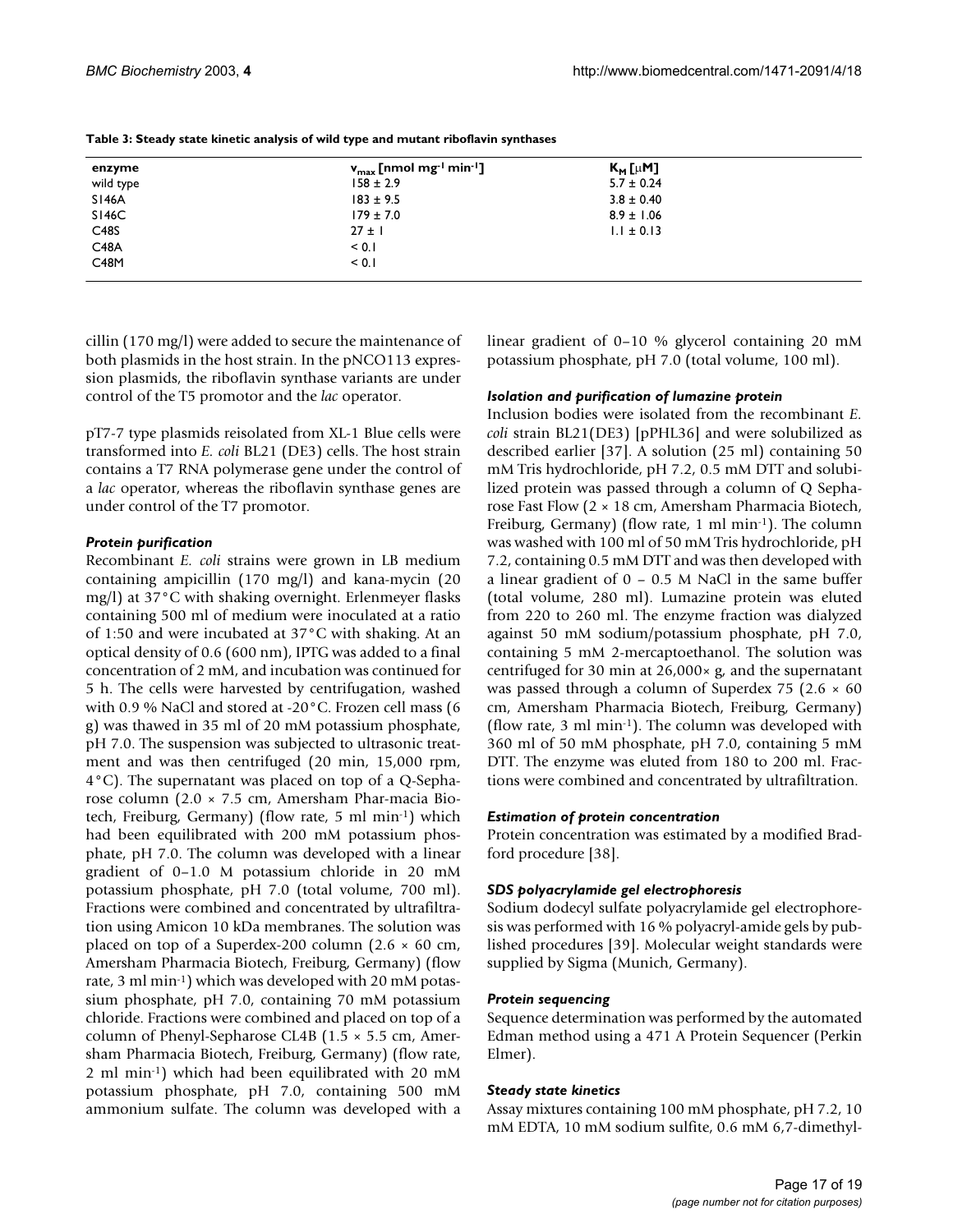8-ribityllumazine, and protein were incubated at 37°C. Formation of riboflavin was monitored photometrically at 470 nm. The absorbance coefficient for riboflavin is 9,100 M-1 cm-1 at 470 nm [7,40].

#### *Analytical ultracentrifugation*

Boundary sedimentation and sedimentation equilibrium experiments were performed using an analytical ultracentrifuge Optima XL-I from Beckman Instruments (Palo Alto, CA) equipped with absorbance and interference optics. Aluminum double sector cells equipped with sapphire windows were used throughout. Protein solutions were dialyzed against 20 mM potassium phosphate, pH 7.0, containing 100 mM potassium chloride. The partial specific volume was estimated from the amino acid composition yielding a value of 0.73 ml g-1 [41]. Sedimentation equilibrium experiments were performed with a solution containing 20 mM potassium phosphate, pH 7.0, 100 mM potassium chloride, and protein (0.7 mg ml-1). Samples were centrifuged at 11,000 rpm and 4°C for 72 h. Protein concentration was monitored photometrically at 280 nm. For boundary sedimentation experiments the protein  $(1.6 \text{ mg ml-1})$  was centrifuged at 55,000 rpm and 20°C for 2 h. Protein concentration was monitored interferometrically at intervals of 10 min.

#### *Electrospray mass spectrometry*

Experiments were performed with a triple quadrupol ion spray mass spectrometer API365 (SciEx, Thornhill, Ontario, Canada) [42].

#### *NMR spectroscopy*

19F NMR spectra were recorded at 470 MHz using an AVANCE 500 MHz spectrometer from Bruker Instruments (Karlsruhe, Germany) equipped with a 19F probehead. Experimental parameters were as follows: pulse angle, 70° (10 µsec); repetition rate, 3 sec; 64 K data set; 500 to 20,000 scans. Chemical shifts were referenced to an external standard containing 50 mM sodium trifluoroacetate, pH 7.0. Measurements were performed at 11 °C. Samples contained 20 mM phosphate, pH 7.0, and 100 mM potassium chloride in 10 %  $D_2O$ .

#### **Authors contributions**

The study was designed and coordinated by MF and AB. The study was performed as follows: AKS, BI, KK, MF, WE contributed to the NMR part of the manuscript. MF cloned and overexpressed the protein. RF, AKS purified the protein. MC synthezised the ligands used in this study. BI constructed the mutant proteins. SS, SG, RH, GR participated in the discussion of the study.

#### **Acknowledgements**

This work was supported by grants from the Deutsche Forschungsgemeinschaft and the Fonds der Chemischen Industrie. We thank Angelika Werner for expert help with the preparation of the manuscript, Peter Köhler for protein sequencing, Lars Schulte for skillful assistance and Adolphus van Loon for plasmids. Mark Cushman is grateful for the support afforded by NIH Grant GM51469.

#### **References**

- 1. Bandrin SV, Beburov MI, Rabinovich PM, Stepanov A: **[Riboflavin](http://www.ncbi.nlm.nih.gov/entrez/query.fcgi?cmd=Retrieve&db=PubMed&dopt=Abstract&list_uids=116904) [auxotrophs of Escherichia coli.](http://www.ncbi.nlm.nih.gov/entrez/query.fcgi?cmd=Retrieve&db=PubMed&dopt=Abstract&list_uids=116904)** *Genetika* 1979, **15:**2063-2065.
- 2. Wang A: **Isolation of vitamin B<sub>2</sub> auxotrophs and preliminary genetic mapping in** *Salmonella typhimurium***[.](http://www.ncbi.nlm.nih.gov/entrez/query.fcgi?cmd=Retrieve&db=PubMed&dopt=Abstract&list_uids=1466913)** *Yi Chuan Xue Bao* 1992, **19:**362-368.
- 3. Oltmanns O, Lingens F: **Isolation of riboflavin-deficient mutants of** *Saccharomyces cerevisiae***.** *Z Naturforsch* 1967, **B22:**751-754.
- <span id="page-17-0"></span>4. Logvinenko EM, Shavlovskii GM, Koltun LV: **Preparation and properties of riboflavin-dependent mutants of** *Pichia guilliermondii* **[Wickerham yeasts.](http://www.ncbi.nlm.nih.gov/entrez/query.fcgi?cmd=Retrieve&db=PubMed&dopt=Abstract&list_uids=4657965)** *Mikrobiologiia* 1972, **41:**1103-1104.
- 5. Plaut GWE: **Studies on the nature of the enzymic conversion of 6,7-dimethyl-8-ribityllumazine to riboflavin.** *J Biol Chem* 1963, **238:**2225.
- 6. Harvey RA, Plaut GWE: **[Riboflavin synthase from yeast: Proper](http://www.ncbi.nlm.nih.gov/entrez/query.fcgi?cmd=Retrieve&db=PubMed&dopt=Abstract&list_uids=5946633)[ties of complexes of the enzyme with lumazine derivatives](http://www.ncbi.nlm.nih.gov/entrez/query.fcgi?cmd=Retrieve&db=PubMed&dopt=Abstract&list_uids=5946633) [and riboflavin.](http://www.ncbi.nlm.nih.gov/entrez/query.fcgi?cmd=Retrieve&db=PubMed&dopt=Abstract&list_uids=5946633)** *J Biol Chem* 1966, **241:**2120-2136.
- 7. Plaut GWE., Beach RL, Aogaichi T: **[Studies on the mechanism of](http://www.ncbi.nlm.nih.gov/entrez/query.fcgi?cmd=Retrieve&db=PubMed&dopt=Abstract&list_uids=5417397) [elimination of protons from the methyl groups of 6,7-dime](http://www.ncbi.nlm.nih.gov/entrez/query.fcgi?cmd=Retrieve&db=PubMed&dopt=Abstract&list_uids=5417397)[thyl-6-ribityllumazine by riboflavin synthetase.](http://www.ncbi.nlm.nih.gov/entrez/query.fcgi?cmd=Retrieve&db=PubMed&dopt=Abstract&list_uids=5417397)** *Biochemistry* 1970, **9:**771-785.
- 8. Beach RL, Plaut GWE: **[Stereospecificity of the enzymic synthe](http://www.ncbi.nlm.nih.gov/entrez/query.fcgi?cmd=Retrieve&db=PubMed&dopt=Abstract&list_uids=5439976)[sis of the o-xylene ring of riboflavin.](http://www.ncbi.nlm.nih.gov/entrez/query.fcgi?cmd=Retrieve&db=PubMed&dopt=Abstract&list_uids=5439976)** *J Am Chem Soc* 1970, **92:**2913-2916.
- 9. Paterson T, Wood HC: **Deuterium exchange of C-methyl protons in 6,7-dimethyl-8-D-ribityllumazine, and studies of the mechanism of riboflavin biosynthesis.** *J Chem Soc Chem Commun* 1969:290-291.
- 10. Sedlmaier H, Müller F, Keller PJ, Bacher A: **Enzymatic synthesis of riboflavin and FMN specifically labeled with 13C in the xylene ring.** *Z Naturforsch* 1987, **42c:**425-429.
- 11. Illarionov B, Eisenreich W, Bacher A: **[A pentacyclic reaction](http://www.ncbi.nlm.nih.gov/entrez/query.fcgi?cmd=Retrieve&db=PubMed&dopt=Abstract&list_uids=34650) [intermediate of riboflavin synthase](http://www.ncbi.nlm.nih.gov/entrez/query.fcgi?cmd=Retrieve&db=PubMed&dopt=Abstract&list_uids=34650)[.](http://www.ncbi.nlm.nih.gov/entrez/query.fcgi?cmd=Retrieve&db=PubMed&dopt=Abstract&list_uids=10.1073/pnas.131610698)** *Proc Natl Acad Sci USA* 2001, **98:**7224-7229.
- <span id="page-17-1"></span>12. Bacher A, Baur R, Eggers K, Harders H, Otto MK, Schnepple H: **Riboflavin synthases of** *Bacillus subtilis***[. Purification and](http://www.ncbi.nlm.nih.gov/entrez/query.fcgi?cmd=Retrieve&db=PubMed&dopt=Abstract&list_uids=6766130) [properties.](http://www.ncbi.nlm.nih.gov/entrez/query.fcgi?cmd=Retrieve&db=PubMed&dopt=Abstract&list_uids=6766130)** *J Biol Chem* 1980, **255:**632-637.
- 13. Eberhardt S, Richter G, Gimbel W, Werner T, Bacher A: **Cloning, sequencing, mapping and hyperexpression of the ribC gene coding for riboflavin synthase of** *Escherichia coli. Eur J Biochem* 1996, **242:**712-719.
- <span id="page-17-2"></span>14. Schott K, Kellermann J, Lottspeich F, Bacher A: **Riboflavin synthases of** *Bacillus subtilis***. Purification and amino acid sequence of the** α **[subunit.](http://www.ncbi.nlm.nih.gov/entrez/query.fcgi?cmd=Retrieve&db=PubMed&dopt=Abstract&list_uids=2106516)** *J Biol Chem* 1990, **265:**4204-4209.
- 15. Liao DI, Wawrzak Z, Calabrese JC, Viitanen PV, Jordan DB: **[Crystal](http://www.ncbi.nlm.nih.gov/entrez/query.fcgi?cmd=Retrieve&db=PubMed&dopt=Abstract&list_uids=10.1016/S0969-2126(01)00600-1) [structure of riboflavin synthase](http://www.ncbi.nlm.nih.gov/entrez/query.fcgi?cmd=Retrieve&db=PubMed&dopt=Abstract&list_uids=10.1016/S0969-2126(01)00600-1)[.](http://www.ncbi.nlm.nih.gov/entrez/query.fcgi?cmd=Retrieve&db=PubMed&dopt=Abstract&list_uids=11377200)** *Structure* 2001, **9:**399-408.
- 16. Eberhardt S, Zingler N, Kemter K, Richter G, Cushman M, Bacher A: **[Domain structure of riboflavin synthase](http://www.ncbi.nlm.nih.gov/entrez/query.fcgi?cmd=Retrieve&db=PubMed&dopt=Abstract&list_uids=10.1046/j.1432-1327.2001.02351.x)[.](http://www.ncbi.nlm.nih.gov/entrez/query.fcgi?cmd=Retrieve&db=PubMed&dopt=Abstract&list_uids=11488927)** *Eur J Biochem* 2001, **268:**4315-4323.
- 17. Truffault V, Coles M, Diercks T, Abelmann K, Eberhardt S, Lüttgen H, Bacher A, Kessler H: **[The solution structure of the N-terminal](http://www.ncbi.nlm.nih.gov/entrez/query.fcgi?cmd=Retrieve&db=PubMed&dopt=Abstract&list_uids=10.1006/jmbi.2001.4683) [domain of riboflavin synthase](http://www.ncbi.nlm.nih.gov/entrez/query.fcgi?cmd=Retrieve&db=PubMed&dopt=Abstract&list_uids=10.1006/jmbi.2001.4683)[.](http://www.ncbi.nlm.nih.gov/entrez/query.fcgi?cmd=Retrieve&db=PubMed&dopt=Abstract&list_uids=11399071)** *J Mol Biol* 2001, **309:**949-960.
- 18. Illarionov B, Kemter K, Eberhardt S, Richter G, Cushman M, Bacher A: **[Riboflavin synthase of Escherichia coli. Effect of single](http://www.ncbi.nlm.nih.gov/entrez/query.fcgi?cmd=Retrieve&db=PubMed&dopt=Abstract&list_uids=10.1074/jbc.M008931200) [amino acid substitutions on reaction rate and ligand binding](http://www.ncbi.nlm.nih.gov/entrez/query.fcgi?cmd=Retrieve&db=PubMed&dopt=Abstract&list_uids=10.1074/jbc.M008931200) [properties](http://www.ncbi.nlm.nih.gov/entrez/query.fcgi?cmd=Retrieve&db=PubMed&dopt=Abstract&list_uids=10.1074/jbc.M008931200)[.](http://www.ncbi.nlm.nih.gov/entrez/query.fcgi?cmd=Retrieve&db=PubMed&dopt=Abstract&list_uids=11278450)** *J Biol Chem* 2001, **276:**11524-11530.
- 19. Cushman M, Patrick DA, Bacher A, Scheuring J: **Synthesis of epimeric 6,7-bis(trifluoromethyl)-8-ribityllumazine hydrates. Stereoselective interaction with the light riboflavin synthase of** *Bacillus subtilis. J Org Chem* 1991, **56:**4603-4608.
- 20. Cushman M, Patel HH, Scheuring J, Bacher A: **F NMR Studies on the mechanism of riboflavin synthase. Synthesis of 6-(Trifluoromethyl)-7-oxo-8-(D-ribityl)lumazine and 6-(Trifluoromethyl)-7-methyl-8-(D-ribityl)lumazine.** *J Org Chem* 1992, **57:**5630-5643.
- 21. Gerhardt S, Schott A, Kairies N, Cushman M, Illarionov B, Eisenreich W, Bacher A, Huber R, Steinbacher S, Fischer M: **[Studies on the](http://www.ncbi.nlm.nih.gov/entrez/query.fcgi?cmd=Retrieve&db=PubMed&dopt=Abstract&list_uids=10.1016/S0969-2126(02)00864-X) [reaction mechanism of riboflavin synthase. X-ray crystal](http://www.ncbi.nlm.nih.gov/entrez/query.fcgi?cmd=Retrieve&db=PubMed&dopt=Abstract&list_uids=10.1016/S0969-2126(02)00864-X) structure of a complex with 6-carboxyethyl-7-oxo-8-ribityl[lumazine](http://www.ncbi.nlm.nih.gov/entrez/query.fcgi?cmd=Retrieve&db=PubMed&dopt=Abstract&list_uids=10.1016/S0969-2126(02)00864-X)[.](http://www.ncbi.nlm.nih.gov/entrez/query.fcgi?cmd=Retrieve&db=PubMed&dopt=Abstract&list_uids=12377123)** *Structure (Camb)* 2002, **10:**1371-1381.